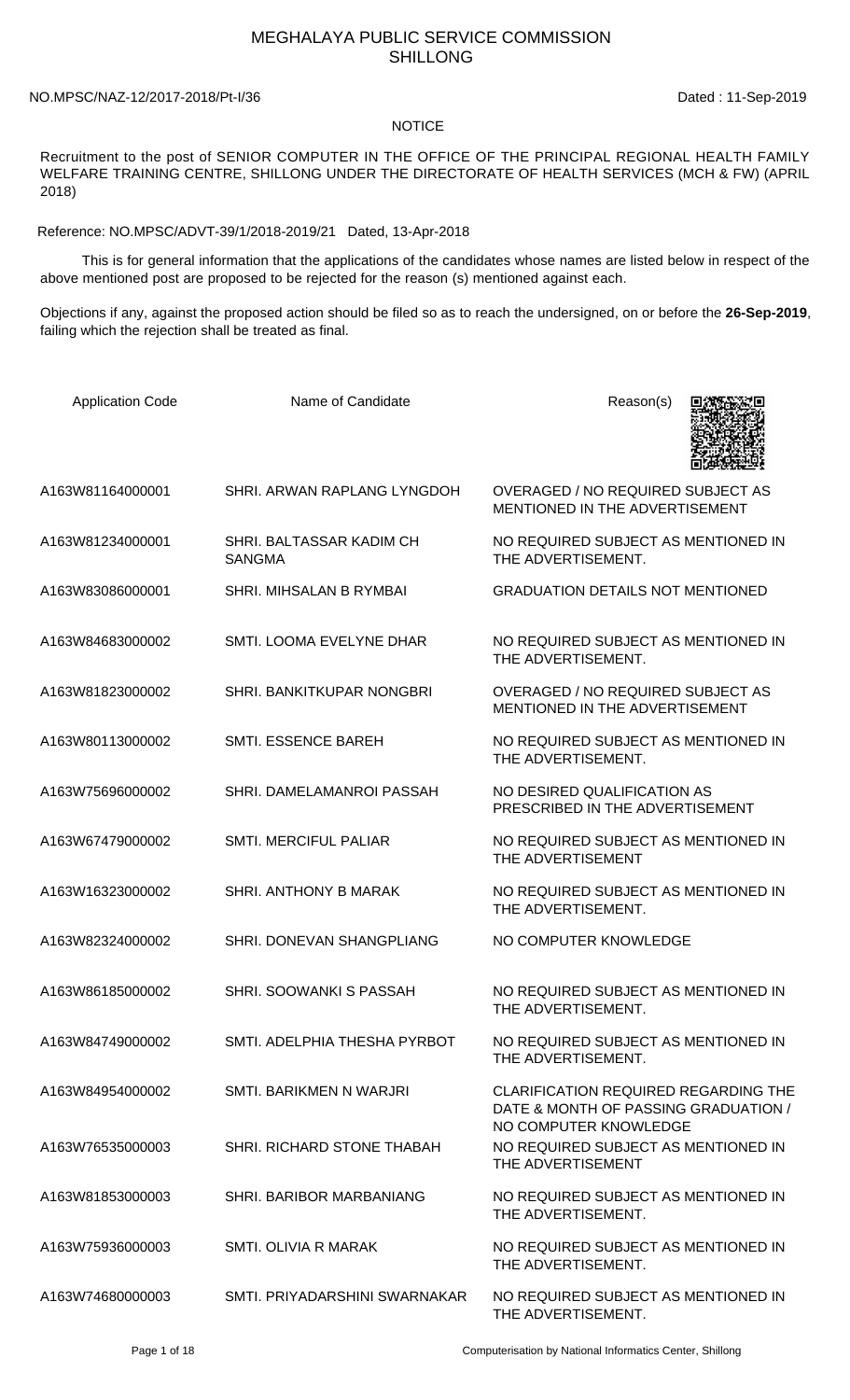| A163W72953000003 | SMTI. EVANIAIRIHUN SOHPHOH                   | NO REQUIRED SUBJECT AS MENTIONED IN<br>THE ADVERTISEMENT.          |
|------------------|----------------------------------------------|--------------------------------------------------------------------|
| A163W70070000003 | SHRI. BRANDON LYNGDOH                        | NO REQUIRED SUBJECT AS MENTIONED IN<br>THE ADVERTISEMENT.          |
| A163W82616000003 | SMTI. RIBALIN KHARSATI                       | NO REQUIRED SUBJECT AS MENTIONED IN<br>THE ADVERTISEMENT.          |
| A163W84525000003 | SHRI. ALFREDO NAJIAR                         | NO REQUIRED SUBJECT AS MENTIONED IN<br>THE ADVERTISEMENT.          |
| A163W64599000003 | SMTI. MELAAISHISHA DIAMAI                    | NO REQUIRED SUBJECT AS MENTIONED IN<br>THE ADVERTISEMENT.          |
| A163W73141000003 | SHRI. GEORGE LESLEY R SANGMA                 | NO REQUIRED SUBJECT AS MENTIONED IN<br>THE ADVERTISEMENT.          |
| A163W71535000003 | <b>SMTI. CAMELIA MYRTHONG</b>                | NO REQUIRED SUBJECT AS MENTIONED IN<br>THE ADVERTISEMENT.          |
| A163W85878000003 | SHRI. FERNANDO DKHAR                         | NO REQUIRED SUBJECT AS MENTIONED IN<br>THE ADVERTISEMENT.          |
| A163W65606000003 | SHRI. BIJIT DEB NATH                         | NO REQUIRED SUBJECT AS MENTIONED IN<br>THE ADVERTISEMENT.          |
| A163W15079000003 | SHRI. VASANT THAKURI                         | NO REQUIRED SUBJECT AS MENTIONED IN<br>THE ADVERTISEMENT.          |
| A163W69736000003 | SMTI. JOPLINMON DORA M PDAH                  | NO REQUIRED SUBJECT AS MENTIONED IN<br>THE ADVERTISEMENT.          |
| A163W74942000003 | SHRI. FRANKLYNE IBANAIBOR<br><b>DKHAR</b>    | <b>GRADUATION DETAILS NOT MENTIONED /</b><br>NO COMPUTER KNOWLEDGE |
| A163W38667000003 | SMTI. BONCHI A SANGMA                        | NO REQUIRED SUBJECT AS MENTIONED IN<br>THE ADVERTISEMENT           |
| A163W13383000003 | SMTI. LAWANDASHISHA WARJRI                   | NO REQUIRED SUBJECT AS MENTIONED IN<br>THE ADVERTISEMENT.          |
| A163W77596000003 | SHRI. RICKY SHEMPHANG<br><b>KHONGLAM</b>     | NO REQUIRED SUBJECT AS MENTIONED IN<br>THE ADVERTISEMENT.          |
| A163W68672000003 | SHRI. DONKUPAR LYNGDOH<br><b>MARSHILLONG</b> | NO REQUIRED SUBJECT AS MENTIONED IN<br>THE ADVERTISEMENT.          |
| A163W81602000003 | SHRI. SHIBOR HINGE                           | NO REQUIRED SUBJECT AS MENTIONED IN<br>THE ADVERTISEMENT           |
| A163W85735000003 | SMTI. MEBAJURI M MAIROM                      | NO REQUIRED SUBJECT AS MENTIONED IN<br>THE ADVERTISEMENT           |
| A163W68836000004 | SHRI. GEORGE WINNER KHYRIEM                  | NO REQUIRED SUBJECT AS MENTIONED IN<br>THE ADVERTISEMENT.          |
| A163W79321000004 | <b>SMTI. IUNIKY RYNJAH</b>                   | NO REQUIRED SUBJECT AS MENTIONED IN<br>THE ADVERTISEMENT.          |
| A163W65630000004 | SMTI. DAIAMONLANG MARBANIANG                 | NO REQUIRED SUBJECT AS MENTIONED IN<br>THE ADVERTISEMENT.          |
| A163W82904000004 | SMTI. IDAHUNSHISHA WARJRI                    | NO REQUIRED SUBJECT AS MENTIONED IN<br>THE ADVERTISEMENT.          |
| A163W83773000004 | <b>SMTI. DOREEN NONGRUM</b>                  | NO REQUIRED SUBJECT AS MENTIONED IN<br>THE ADVERTISEMENT.          |
| A163W76796000004 | SMTI. MARY ANGELYNE NONGSIEJ                 | NO REQUIRED SUBJECT AS MENTIONED IN                                |

THE ADVERTISEMENT.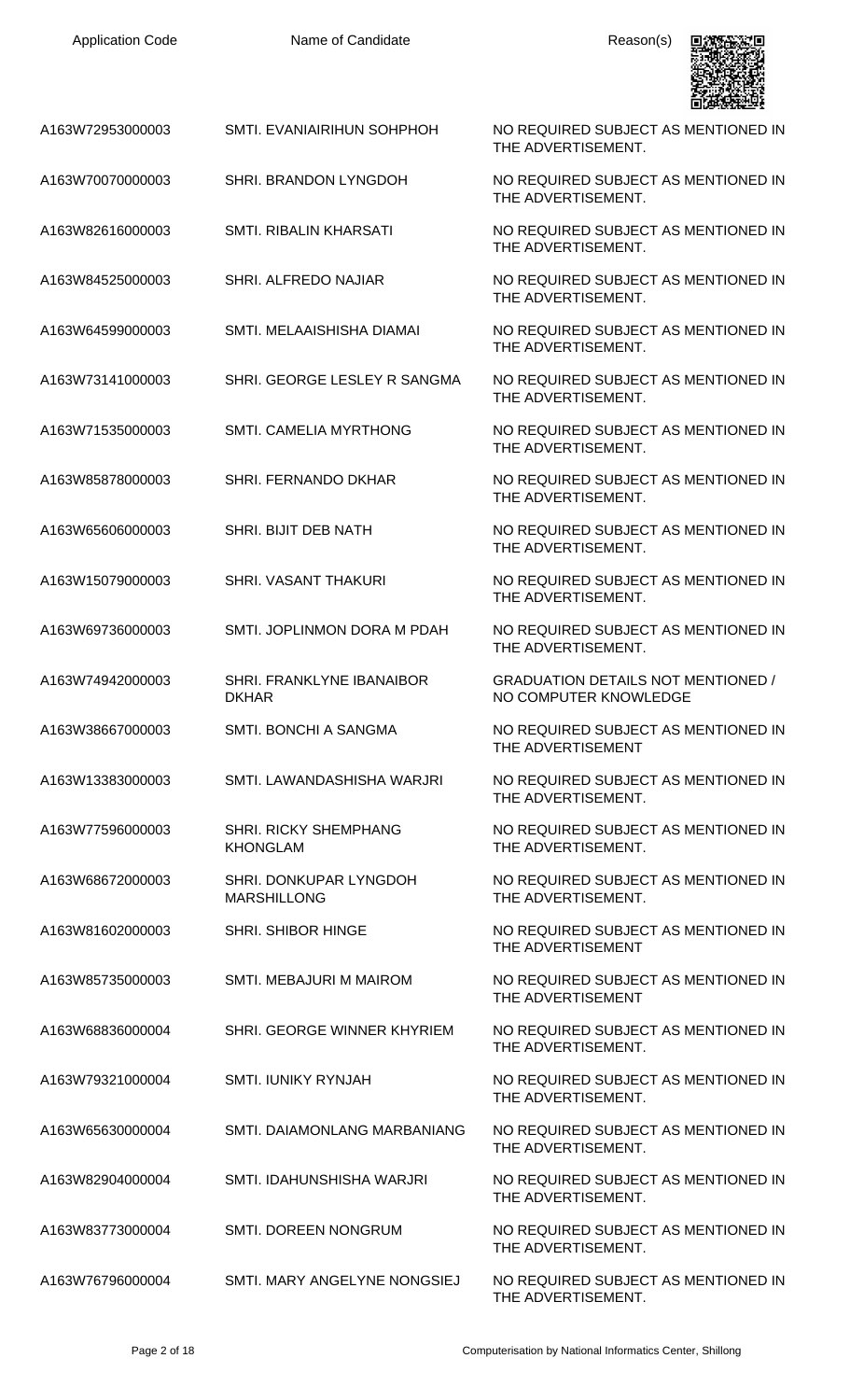PRESCRIBED IN THE ADVERTISEMENT

THE ADVERTISEMENT.

THE ADVERTISEMENT.

THE ADVERTISEMENT.

THE ADVERTISEMENT.

THE ADVERTISEMENT.

THE ADVERTISEMENT.

THE ADVERTISEMENT.

THE ADVERTISEMENT.

THE ADVERTISEMENT.

THE ADVERTISEMENT.

THE ADVERTISEMENT.

THE ADVERTISEMENT.

THE ADVERTISEMENT.

THE ADVERTISEMENT.

THE ADVERTISEMENT.

THE ADVERTISEMENT

THE ADVERTISEMENT.

THE ADVERTISEMENT.

PRESCRIBED IN THE ADVERTISEMENT

NO REQUIRED SUBJECT AS MENTIONED IN

NO REQUIRED SUBJECT AS MENTIONED IN

NO REQUIRED SUBJECT AS MENTIONED IN



A163W70955000004 SHRI. TEISUKLANG CHYNE NO DESIRED QUALIFICATION AS

- A163W24574000004 SHRI. MANBHA JERISTERWELL KHONGSAR
- A163W84030000004 SMTI. AIBIANGSHA SOHTUN NO COMPUTER KNOWLEDGE
- A163W76386000004 SHRI. MARSHALL KHARUMNUID NO COMPUTER KNOWLEDGE
- A163W64318000004 SMTI. BADASHISHA KURBAH NO REQUIRED SUBJECT AS MENTIONED IN
- A163W81204000004 SHRI. HOPPING STONE PYRTUH NO REQUIRED SUBJECT AS MENTIONED IN
- A163W52292000004 SHRI. KARAMEE LALOO NO REQUIRED SUBJECT AS MENTIONED IN
- A163W33576000004 SMTI. DEIPHIBANRI KHARBULI GRADUATION DETAILS NOT MENTIONED
- A163W14034000004 SHRI. BANJOPLANG NONGSIEJ NO REQUIRED SUBJECT AS MENTIONED IN
- A163W82227000004 SMTI. ESABELLA JALA NO REQUIRED SUBJECT AS MENTIONED IN
- A163W71712000004 SHRI. RISHABH SHRIVAS NO REQUIRED SUBJECT AS MENTIONED IN
- A163W67717000004 SHRI. EMBOKTAM KHARDEWSAW NO REQUIRED SUBJECT AS MENTIONED IN
- A163W73799000004 SHRI. BRIAN DILRAK G MOMIN NO REQUIRED SUBJECT AS MENTIONED IN
- A163W68225000004 SMTI. LENIENCY MARBANIANG NO REQUIRED SUBJECT AS MENTIONED IN
- A163W85787000004 SMTI. SUPRIYA KUMARI NO REQUIRED SUBJECT AS MENTIONED IN
- A163W68662000005 SHRI. IVAN KYNOFF KHARLOR NO REQUIRED SUBJECT AS MENTIONED IN
- A163W66760000005 SHRI. MAFFAY FARADAY G MOMIN NO REQUIRED SUBJECT AS MENTIONED IN
- A163W64395000005 SMTI. DAFFNEY RANEE NO COMPUTER KNOWLEDGE
- A163W33597000005 SHRI. NEAL RICHMOND NONGDHAR NO DESIRED QUALIFICATION AS
- A163W78587000005 SHRI. SHILLINGBIRTH D SANGMA NO REQUIRED SUBJECT AS MENTIONED IN
- A163W06792000005 SHRI. MAITSHAPHRANG LYNGDOH MAWNAI

SHANGPLIANG

- A163W15967000005 SHRI. BAGGIO R MARAK NO REQUIRED SUBJECT AS MENTIONED IN
- A163W65277000005 SHRI. KEVIN MITCHELLE
- A163W11804000005 SMTI. SHEBA DIAMOND THABAH NO REQUIRED SUBJECT AS MENTIONED IN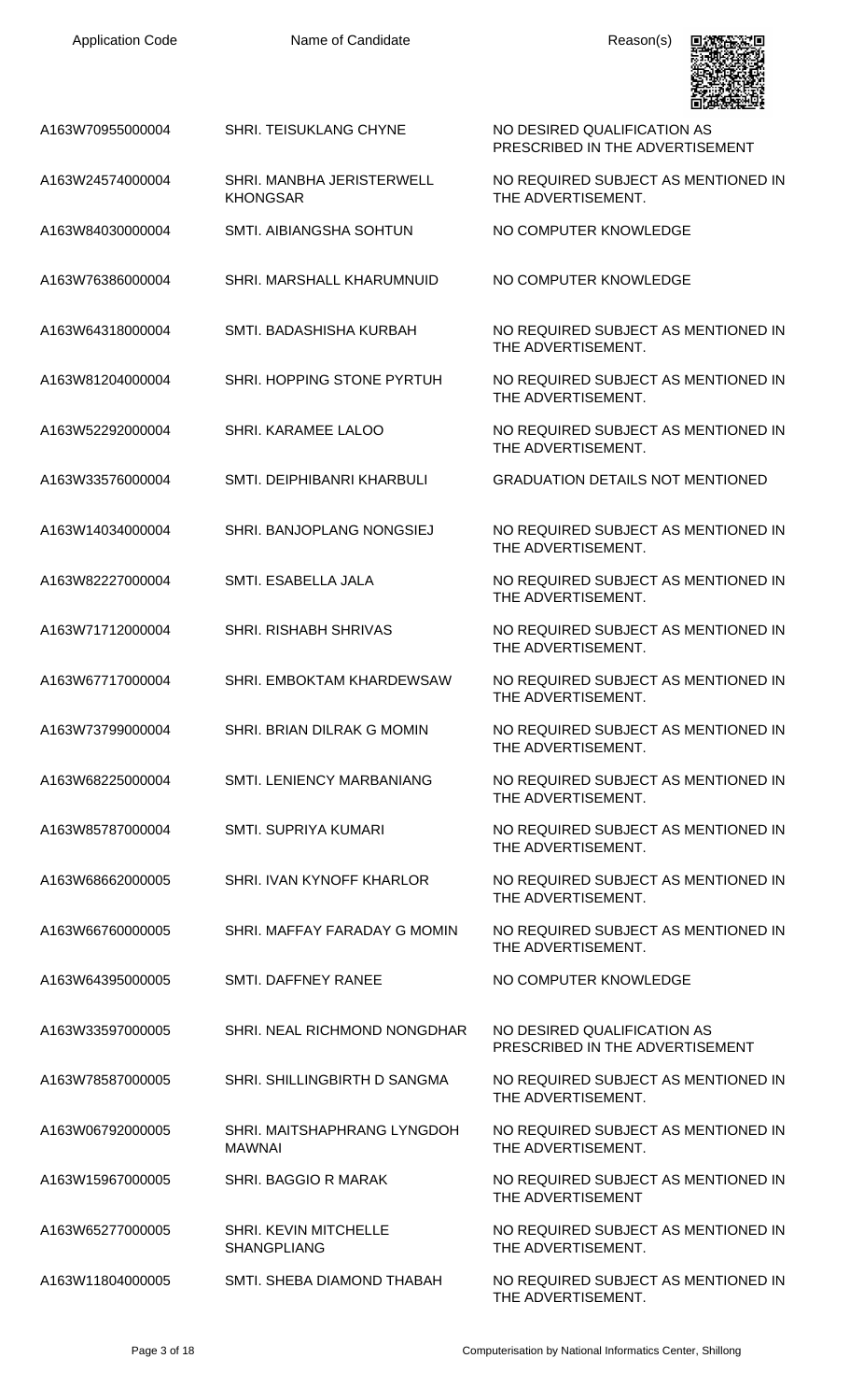| <b>Application Code</b> | Name of Candidate                          | Reason(s)                                                                         |
|-------------------------|--------------------------------------------|-----------------------------------------------------------------------------------|
| A163W75741000005        | SHRI, NAYANMONI KEOT                       | <b>CLARIFICATION REQUIRED REGARDING THE</b><br>DATE & MONTH OF PASSING GRADUATION |
| A163W64506000005        | <b>SHRI. SHANLANG NONGKYNRIH</b>           | NO REQUIRED SUBJECT AS MENTIONED IN<br>THE ADVERTISEMENT.                         |
| A163W36174000005        | SHRI. FREDDY KHARBYNGAR                    | NO REQUIRED SUBJECT AS MENTIONED IN<br>THE ADVERTISEMENT                          |
| A163W20323000005        | SMTI. LAIAHUNLANG SHYLLA                   | NO REQUIRED SUBJECT AS MENTIONED IN<br>THE ADVERTISEMENT.                         |
| A163W23574000006        | SHRI. HUNKIHMAN GASHNGA                    | NO REQUIRED SUBJECT AS MENTIONED IN<br>THE ADVERTISEMENT.                         |
| A163W67462000006        | SMTI. YVE TESSIE G MOMIN                   | NO REQUIRED SUBJECT AS MENTIONED IN<br>THE ADVERTISEMENT.                         |
| A163W64030000006        | SMTI. SAPHILARISA MARBANIANG               | NO REQUIRED SUBJECT AS MENTIONED IN<br>THE ADVERTISEMENT.                         |
| A163W84415000006        | SHRI. JAGAM JONATHAN CH MOMIN              | NO REQUIRED SUBJECT AS MENTIONED IN<br>THE ADVERTISEMENT.                         |
| A163W75560000006        | SMTI. MATTI BAKORDOR KHONGWIR              | NO REQUIRED SUBJECT AS MENTIONED IN<br>THE ADVERTISEMENT.                         |
| A163W73933000006        | <b>SHRI. SAWON SYNREM</b>                  | NO REQUIRED SUBJECT AS MENTIONED IN<br>THE ADVERTISEMENT.                         |
| A163W44448000006        | <b>SHRI. BENEFICIAL RANI</b>               | NO REQUIRED SUBJECT AS MENTIONED IN<br>THE ADVERTISEMENT.                         |
| A163W81812000006        | <b>SHRI. GREGORY KURBAH</b>                | NO REQUIRED SUBJECT AS MENTIONED IN<br>THE ADVERTISEMENT.                         |
| A163W81630000006        | SHRI. HOPEFIRMLY LYNGDOH                   | NO COMPUTER KNOWLEDGE                                                             |
| A163W36923000006        | SHRI. JOSHUA PYNGROPE                      | NO REQUIRED SUBJECT AS MENTIONED IN<br>THE ADVERTISEMENT.                         |
| A163W22318000006        | SHRI. MARIABIANGLANG LATAM                 | NO REQUIRED SUBJECT AS MENTIONED IN<br>THE ADVERTISEMENT.                         |
| A163W07514000006        | SHRI. KHRAWKUPAR LANG<br><b>NONGKYNRIH</b> | NO REQUIRED SUBJECT AS MENTIONED IN<br>THE ADVERTISEMENT.                         |
| A163W81383000006        | SHRI. NANGKYNPHAM A<br><b>THANGKHIEW</b>   | NO REQUIRED SUBJECT AS MENTIONED IN<br>THE ADVERTISEMENT.                         |
| A163W00301000006        | SHRI. EDMUND SOHKHLET                      | NO REQUIRED SUBJECT AS MENTIONED IN<br>THE ADVERTISEMENT.                         |
| A163W68805000006        | SHRI. TEIBOKLANG LYNGDOH<br><b>NONGBRI</b> | NO REQUIRED SUBJECT AS MENTIONED IN<br>THE ADVERTISEMENT.                         |
| A163W65214000006        | SMTI. ARELIA NALLE KHARJANA                | NO REQUIRED SUBJECT AS MENTIONED IN<br>THE ADVERTISEMENT.                         |
| A163W05709000007        | <b>SHRI. CHIBAIT DKHAR</b>                 | NO REQUIRED SUBJECT AS MENTIONED IN<br>THE ADVERTISEMENT.                         |
| A163W07049000007        | SHRI, SHAINBORLANG NONGRANG                | NO COMPUTER KNOWLEDGE                                                             |
| A163W18850000007        | SHRI. JOHNSON KHARJUMATY                   | <b>GRADUATION DETAILS NOT MENTIONED</b>                                           |
| A163W65045000007        | SHRI. RANGKORDOR DAVID<br><b>NONGDHAR</b>  | NO COMPUTER KNOWLEDGE                                                             |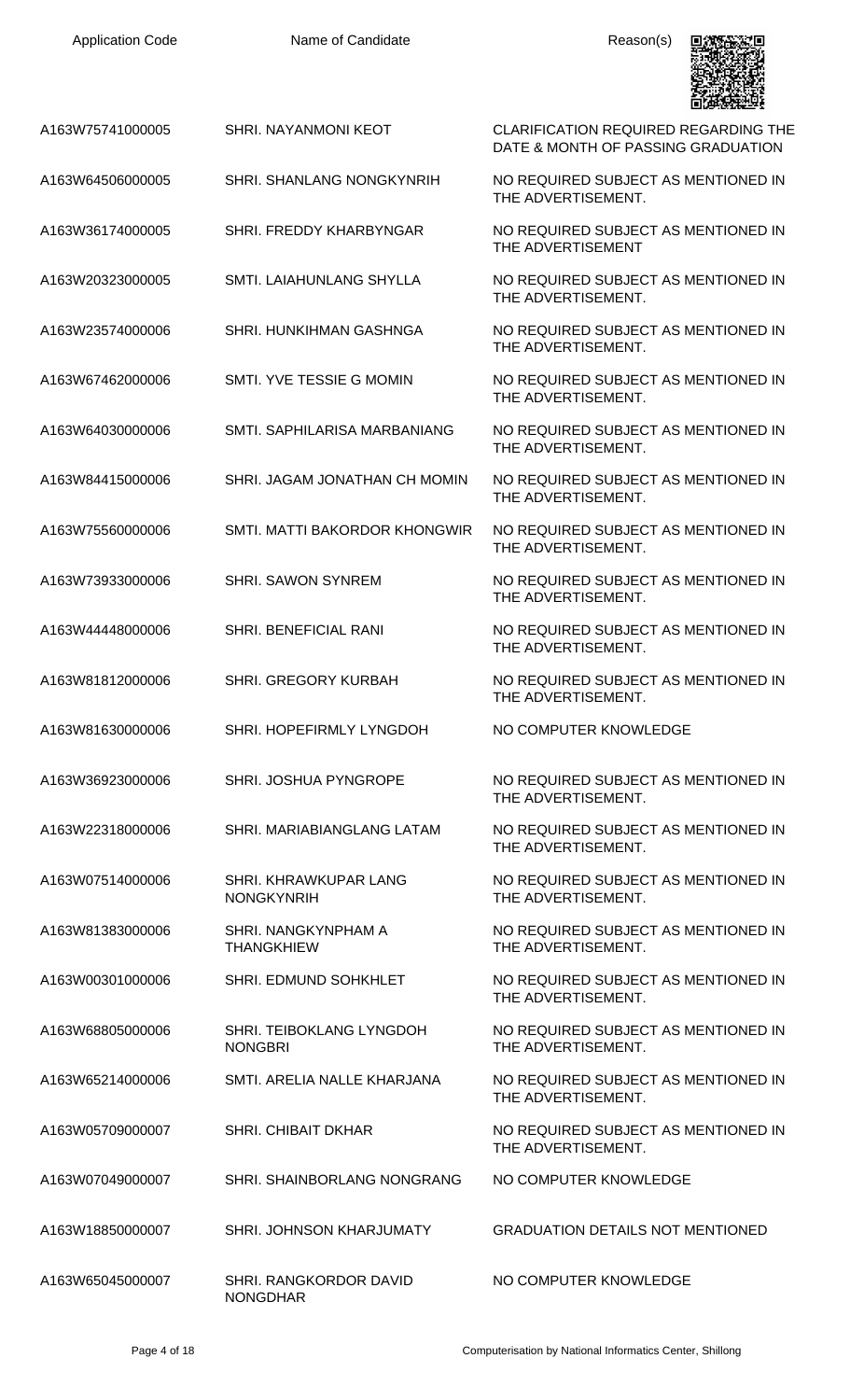| A163W17053000007 | SHRI. RIBANTEILANG DKHAR                | NO REQUIRED SUBJECT AS MENTIONED IN<br>THE ADVERTISEMENT. |
|------------------|-----------------------------------------|-----------------------------------------------------------|
| A163W07287000007 | SHRI. VISHAL SAHA                       | NO REQUIRED SUBJECT AS MENTIONED IN<br>THE ADVERTISEMENT. |
| A163W06479000007 | SMTI. SHAIPHYLLA WAR                    | NO REQUIRED SUBJECT AS MENTIONED IN<br>THE ADVERTISEMENT. |
| A163W05883000007 | SHRI. RAYMOND WANBHA<br><b>NONGRUM</b>  | NO REQUIRED SUBJECT AS MENTIONED IN<br>THE ADVERTISEMENT. |
| A163W35026000007 | SMTI. AMANDA BANYLLA WAHLANG            | NO REQUIRED SUBJECT AS MENTIONED IN<br>THE ADVERTISEMENT. |
| A163W05679000007 | SHRI. IALAMSKHEM KHARBYNGAR             | NO REQUIRED SUBJECT AS MENTIONED IN<br>THE ADVERTISEMENT. |
| A163W68642000007 | <b>SMTI. FALISHA KURBAH</b>             | NO REQUIRED SUBJECT AS MENTIONED IN<br>THE ADVERTISEMENT. |
| A163W13459000007 | SHRI. TAPAS N LYNGDOH                   | NO REQUIRED SUBJECT AS MENTIONED IN<br>THE ADVERTISEMENT. |
| A163W37853000007 | SHRI. BAKYNSAI WARJRI                   | NO REQUIRED SUBJECT AS MENTIONED IN<br>THE ADVERTISEMENT. |
| A163W11001000007 | SHRI. HALLY LURSHAI PHANBUH             | NO REQUIRED SUBJECT AS MENTIONED IN<br>THE ADVERTISEMENT. |
| A163W49184000007 | SHRI. THROZER REMA MOMIN                | NO REQUIRED SUBJECT AS MENTIONED IN<br>THE ADVERTISEMENT. |
| A163W10144000007 | SHRI. DAERONNE DANIO D ARENGH           | NO REQUIRED SUBJECT AS MENTIONED IN<br>THE ADVERTISEMENT. |
| A163W64210000007 | SHRI. SHAILANG KHARSATI                 | NO REQUIRED SUBJECT AS MENTIONED IN<br>THE ADVERTISEMENT. |
| A163W01078000007 | SHRI. JEFFREY DENZIL K MARAK            | NO REQUIRED SUBJECT AS MENTIONED IN<br>THE ADVERTISEMENT. |
| A163W86263000007 | SHRI. ZENGA SPIELBURGH<br>N.SANGMA      | NO REQUIRED SUBJECT AS MENTIONED IN<br>THE ADVERTISEMENT. |
| A163W67341000007 | SHRI. BONDITH D SANGMA                  | NO REQUIRED SUBJECT AS MENTIONED IN<br>THE ADVERTISEMENT. |
| A163W31492000008 | SHRI. SAURAV KUMAR MR                   | NO REQUIRED SUBJECT AS MENTIONED IN<br>THE ADVERTISEMENT. |
| A163W35227000008 | SHRI. BANTEI SANGMA                     | NO REQUIRED SUBJECT AS MENTIONED IN<br>THE ADVERTISEMENT. |
| A163W35307000008 | SHRI. BASAKA B MARAK                    | NO REQUIRED SUBJECT AS MENTIONED IN<br>THE ADVERTISEMENT. |
| A163W06480000008 | SHRI. DACHANGE MI PHAWA                 | NO REQUIRED SUBJECT AS MENTIONED IN<br>THE ADVERTISEMENT. |
| A163W15487000008 | SMTI. IBANRIHUN THANGKHIEW              | NO REQUIRED SUBJECT AS MENTIONED IN<br>THE ADVERTISEMENT. |
| A163W37793000008 | SMTI. NOAME R MARAK                     | NO COMPUTER KNOWLEDGE                                     |
| A163W18287000008 | SHRI. PYNSHNGAINLANG<br><b>KHONGDUP</b> | NO COMPUTER KNOWLEDGE                                     |
| A163W35323000008 | SHRI, KYNTIEWDOR LYTING                 | NO REQUIRED SUBJECT AS MENTIONED IN<br>THE ADVERTISEMENT  |

具線接線場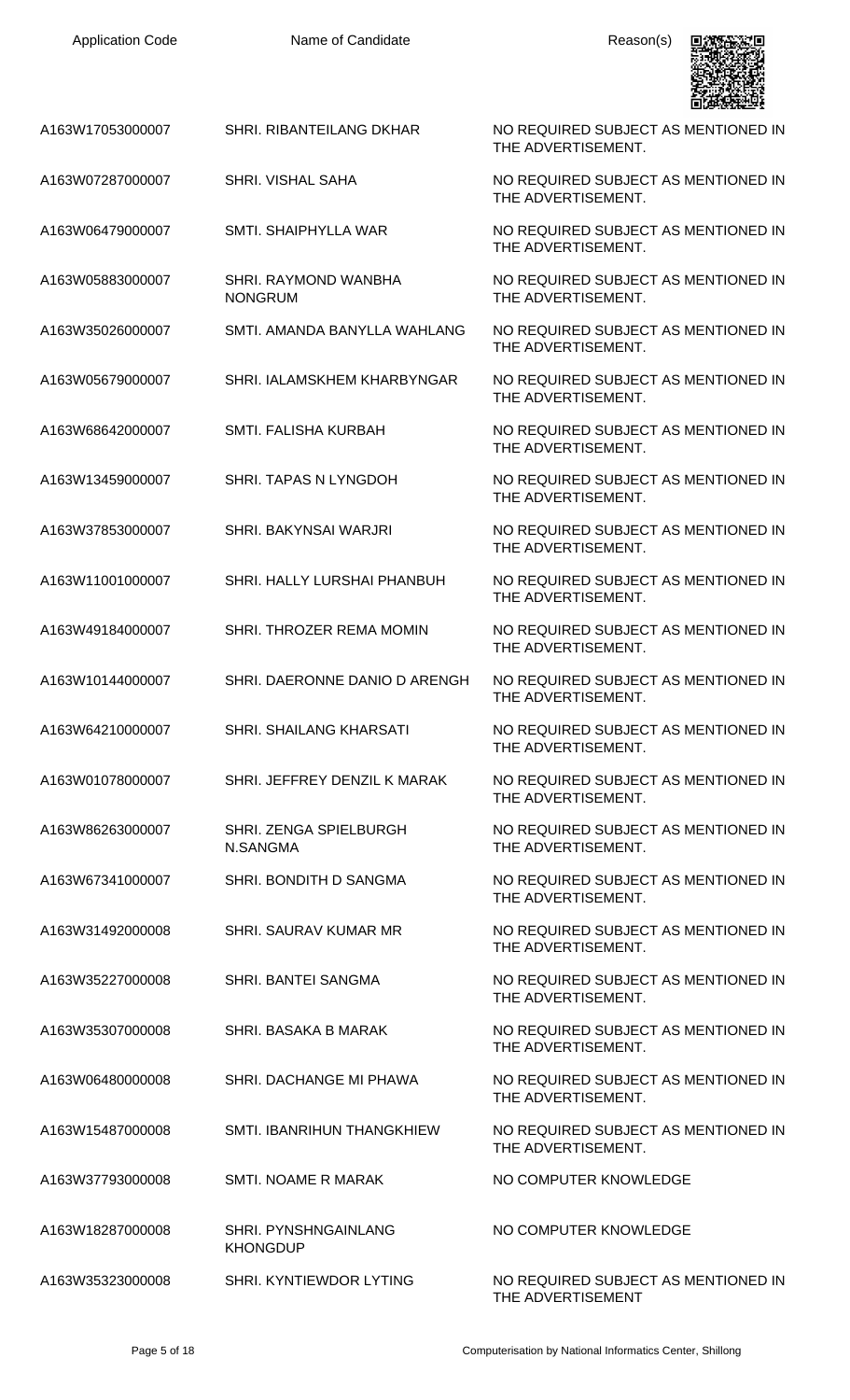| <b>Application Code</b> | Name of Candidate                                       | Reason(s)                                                                                  |
|-------------------------|---------------------------------------------------------|--------------------------------------------------------------------------------------------|
| A163W49130000008        | <b>SMTI. ALKA BLAH</b>                                  | <b>GRADUATION DETAILS NOT MENTIONED</b>                                                    |
| A163W65456000008        | SMTI. P DAPHIBAKOR SUNGOH                               | NO REQUIRED SUBJECT AS MENTIONED IN<br>THE ADVERTISEMENT.                                  |
| A163W65792000008        | <b>SMTI. NORIMCHI R MARAK</b>                           | NO REQUIRED SUBJECT AS MENTIONED IN<br>THE ADVERTISEMENT                                   |
| A163W22948000008        | SMTI. CARYNTHIA KHARKONGOR                              | NO REQUIRED SUBJECT AS MENTIONED IN<br>THE ADVERTISEMENT.                                  |
| A163W35565000008        | <b>SHRI. PHRANGBOKLANG LYNGTON</b><br><b>THANGKHIEW</b> | NO REQUIRED SUBJECT AS MENTIONED IN<br>THE ADVERTISEMENT.                                  |
| A163W33286000008        | <b>SHRI. LASHEMBOK LANGRIN</b>                          | NO REQUIRED SUBJECT AS MENTIONED IN<br>THE ADVERTISEMENT.                                  |
| A163W51576000008        | SHRI. PYNTNGENLANG KONGWANG                             | NO REQUIRED SUBJECT AS MENTIONED IN<br>THE ADVERTISEMENT.                                  |
| A163W32161000008        | SHRI. CSANKI WAR NONGBRI                                | <b>GRADUATION DETAILS NOT MENTIONED</b>                                                    |
| A163W75781000009        | SMTI. MAPHIDAKER NONGRUM                                | NO REQUIRED SUBJECT AS MENTIONED IN<br>THE ADVERTISEMENT                                   |
| A163W04357000009        | SHRI. KYRSHANLANG R DKHAR                               | NO REQUIRED SUBJECT AS MENTIONED IN<br>THE ADVERTISEMENT.                                  |
| A163W67901000009        | <b>SHRI. RISHANLANG LYNGDOH</b>                         | NO REQUIRED SUBJECT AS MENTIONED IN<br>THE ADVERTISEMENT.                                  |
| A163W39758000009        | SHRI. KSANBOR NONGRANG                                  | NO REQUIRED SUBJECT AS MENTIONED IN<br>THE ADVERTISEMENT.                                  |
| A163W06287000009        | <b>SHRI. LANGKUPAR SYNREM</b>                           | NO REQUIRED SUBJECT AS MENTIONED IN<br>THE ADVERTISEMENT.                                  |
| A163W38338000009        | SHRI. CHEDRACK ALLYA                                    | NO REQUIRED SUBJECT AS MENTIONED IN<br>THE ADVERTISEMENT.                                  |
| A163W22410000009        | SHRI. GILBERT S BASAN                                   | NO REQUIRED SUBJECT AS MENTIONED IN<br>THE ADVERTISEMENT.                                  |
| A163W82079000009        | <b>SHRI. RIKRAK G MOMIN</b>                             | NO REQUIRED SUBJECT AS MENTIONED IN<br>THE ADVERTISEMENT                                   |
| A163W33590000009        | SHRI. BLESSTERJON H NONGSIANG                           | NO REQUIRED SUBJECT AS MENTIONED IN<br>THE ADVERTISEMENT.                                  |
| A163W80255000009        | SHRI. AMBOK STAR LYNGDOH<br><b>KYNSHI</b>               | NO REQUIRED SUBJECT AS MENTIONED IN<br>THE ADVERTISEMENT.                                  |
| A163W33798000009        | SMTI. AINA MARY MALNGIANG                               | NO REQUIRED SUBJECT AS MENTIONED IN<br>THE ADVERTISEMENT.                                  |
| A163W32983000009        | <b>SMTI. IOHHUNLANG SUTING</b>                          | NO REQUIRED SUBJECT AS MENTIONED IN<br>THE ADVERTISEMENT / NO COMPUTER<br><b>KNOWLEDGE</b> |
| A163W38807000009        | SMTI. MEBAKERLIN SHANGPLIANG                            | NO REQUIRED SUBJECT AS MENTIONED IN<br>THE ADVERTISEMENT.                                  |
| A163W66361000009        | SHRI. CHUANGCHENG G MOMIN                               | NO COMPUTER KNOWLEDGE                                                                      |
| A163W67935000009        | SHRI. SHEMPHANGLIN LYNGKHOI<br><b>SHEMPHANG</b>         | NO REQUIRED SUBJECT AS MENTIONED IN<br>THE ADVERTISEMENT.                                  |
| A163W54686000009        | SMTI. DAFANY PLAIN                                      | NO REQUIRED SUBJECT AS MENTIONED IN<br>THE ADVERTISEMENT                                   |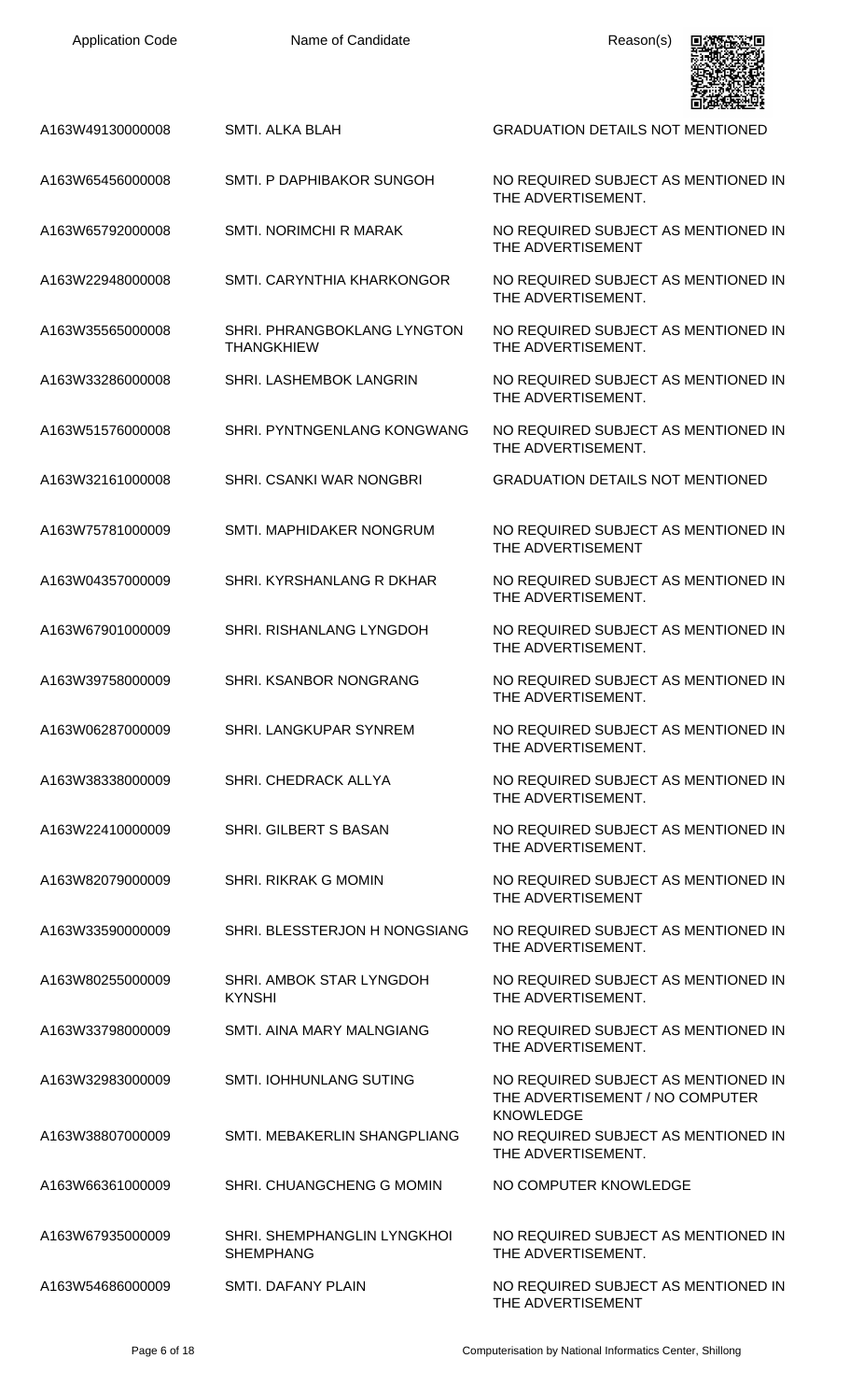Name of Candidate **Reason(s)** 



| A163W79238000009 | <b>SMTI. GRACEFULLY KHARKONGOR</b>       | NO REQUIRED SUBJECT AS MENTIONED IN<br>THE ADVERTISEMENT                    |
|------------------|------------------------------------------|-----------------------------------------------------------------------------|
| A163W01268000009 | SHRI. KYNJAI SYLLIANG                    | NO REQUIRED SUBJECT AS MENTIONED IN<br>THE ADVERTISEMENT.                   |
| A163W73822000009 | SMTI. LIZA JONES SHANPRU                 | NO COMPUTER KNOWLEDGE                                                       |
| A163W50548000010 | <b>SHRI. AMOS BORTIEW</b>                | NO REQUIRED SUBJECT AS MENTIONED IN<br>THE ADVERTISEMENT.                   |
| A163W06268000010 | SHRI. SAIROS STAR JYRWA                  | NO REQUIRED SUBJECT AS MENTIONED IN<br>THE ADVERTISEMENT.                   |
| A163W10962000010 | SHRI. DARREN JAJONG N SANGMA             | <b>OVERAGED</b>                                                             |
| A163W04636000010 | SMTI. DAPHIBAHUN SHABONG                 | NO REQUIRED SUBJECT AS MENTIONED IN<br>THE ADVERTISEMENT.                   |
| A163W36238000010 | SMTI. EPHERMIKA TARIANG                  | NO REQUIRED SUBJECT AS MENTIONED IN<br>THE ADVERTISEMENT.                   |
| A163W37748000010 | SHRI. REUEL EDMUND KHARSHIING            | NO REQUIRED SUBJECT AS MENTIONED IN<br>THE ADVERTISEMENT.                   |
| A163W21965000010 | SHRI. TEIBOKLANG MARBANIANG              | NO REQUIRED SUBJECT AS MENTIONED IN<br>THE ADVERTISEMENT.                   |
| A163W38507000010 | SHRI. WANBANKER KHONGBUH                 | NO REQUIRED SUBJECT AS MENTIONED IN<br>THE ADVERTISEMENT.                   |
| A163W11391000010 | SHRI. DERRICKSON DOHTDONG                | NO REQUIRED SUBJECT AS MENTIONED IN<br>THE ADVERTISEMENT.                   |
| A163W11260000010 | SMTI. ESILDA ROYWAN                      | NO REQUIRED SUBJECT AS MENTIONED IN<br>THE ADVERTISEMENT.                   |
| A163W45713000010 | SHRI. EMBHAHLANG DHAR HEK                | NO REQUIRED SUBJECT AS MENTIONED IN<br>THE ADVERTISEMENT.                   |
| A163W64289000010 | <b>SHRI. ANKUSH KURKALANG</b>            | NO REQUIRED SUBJECT AS MENTIONED IN<br>THE ADVERTISEMENT.                   |
| A163W21700000010 | SHRI. BRILLIANT N MARAK                  | NO COMPUTER KNOWLEDGE                                                       |
| A163W74654000010 | SHRI. PANKAJ KHATARKAR                   | NO COMPUTER KNOWLEDGE                                                       |
| A163W70333000010 | SMTI. SANTALYNE LYNGDOH                  | OVERAGED / GRADUATION DETAILS NOT<br><b>MENTIONED</b>                       |
| A163W03916000010 | SHRI. RAPHAEL LYNGDOH<br><b>NONGRANG</b> | NO REQUIRED SUBJECT AS MENTIONED IN<br>THE ADVERTISEMENT                    |
| A163W65261000010 | SHRI. LAPHRANGKI KHYRIEM                 | NO REQUIRED SUBJECT AS MENTIONED IN<br>THE ADVERTISEMENT.                   |
| A163W67136000010 | SHRI. TYLLI SHAPHRANG KHARPAN            | NO REQUIRED SUBJECT AS MENTIONED IN<br>THE ADVERTISEMENT.                   |
| A163W76831000010 | SHRI, KETAN MEHTA                        | <b>OVERAGED / NO REQUIRED SUBJECT AS</b><br>MENTIONED IN THE ADVERTISEMENT. |
| A163W78931000010 | SMTI. SHARON KHARNARRY                   | NO REQUIRED SUBJECT AS MENTIONED IN<br>THE ADVERTISEMENT                    |
| A163W35768000010 | SHRI. SENGKRANG DALBOT SHIRA             | NO REQUIRED SUBJECT AS MENTIONED IN<br>THE ADVERTISEMENT.                   |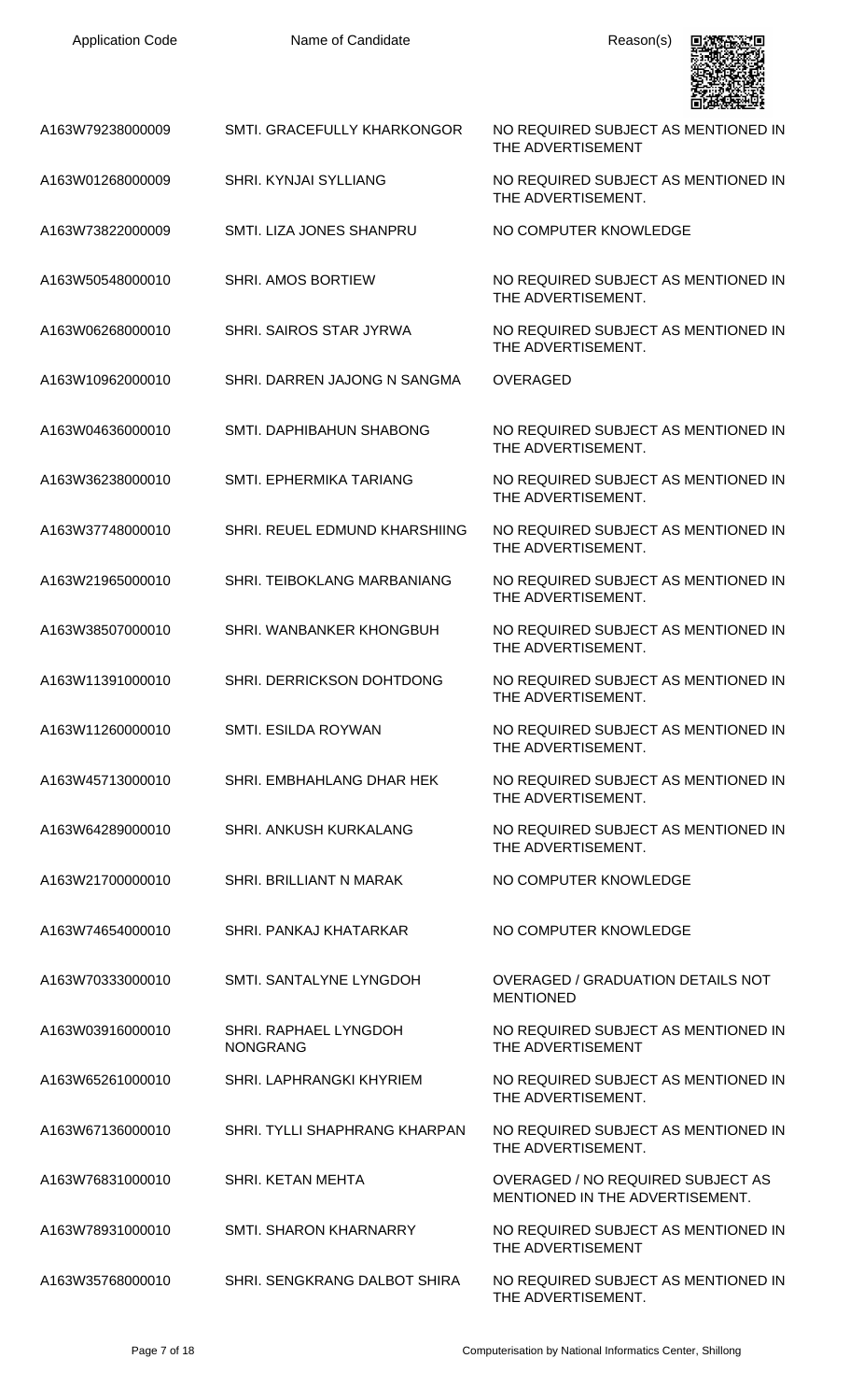| A163W14834000011 | <b>SHRI. MARHAME SUMER</b>               | NO REQUIRED SUBJECT AS MENTIONED IN<br>THE ADVERTISEMENT. |
|------------------|------------------------------------------|-----------------------------------------------------------|
| A163W35092000011 | SHRI. RAKSAL D SANGMA                    | NO REQUIRED SUBJECT AS MENTIONED IN<br>THE ADVERTISEMENT. |
| A163W08138000011 | SMTI. SILANGCHI MREE SANGMA              | NO REQUIRED SUBJECT AS MENTIONED IN<br>THE ADVERTISEMENT  |
| A163W36852000011 | SHRI. BONTE CH SANGMA                    | NO REQUIRED SUBJECT AS MENTIONED IN<br>THE ADVERTISEMENT. |
| A163W36845000011 | SHRI. TACKIME MANDA SANGMA               | NO REQUIRED SUBJECT AS MENTIONED IN<br>THE ADVERTISEMENT. |
| A163W11801000011 | SMTI. BUNBYNTA SYIEMIONG                 | NO REQUIRED SUBJECT AS MENTIONED IN<br>THE ADVERTISEMENT  |
| A163W38283000011 | SMTI. KMENDA MARY WAHLANG                | NO REQUIRED SUBJECT AS MENTIONED IN<br>THE ADVERTISEMENT. |
| A163W20899000011 | SHRI. ALPHONSIUS SUNGOH                  | NO REQUIRED SUBJECT AS MENTIONED IN<br>THE ADVERTISEMENT. |
| A163W13513000011 | SHRI. GREGORY FRASER FANCON              | NO REQUIRED SUBJECT AS MENTIONED IN<br>THE ADVERTISEMENT  |
| A163W35746000011 | SHRI. BRIGHTONE CH SANGMA                | NO REQUIRED SUBJECT AS MENTIONED IN<br>THE ADVERTISEMENT. |
| A163W16695000011 | SMTI. LIZZIE BAPHYLLA PHANWAR            | NO REQUIRED SUBJECT AS MENTIONED IN<br>THE ADVERTISEMENT  |
| A163W34050000011 | <b>SMTI. PAMELA SHYLLA</b>               | NO REQUIRED SUBJECT AS MENTIONED IN<br>THE ADVERTISEMENT. |
| A163W47962000011 | SHRI. WANKHRAWBOK MARPNA                 | NO REQUIRED SUBJECT AS MENTIONED IN<br>THE ADVERTISEMENT. |
| A163W70241000011 | SHRI. GOLDENSTAR<br><b>KHARSYIEMIONG</b> | NO REQUIRED SUBJECT AS MENTIONED IN<br>THE ADVERTISEMENT. |
| A163W20948000011 | SMTI. TIDORA MARY NONGRUM                | NO REQUIRED SUBJECT AS MENTIONED IN<br>THE ADVERTISEMENT  |
| A163W33295000012 | SHRI. MEIALAM PHANBUH                    | NO REQUIRED SUBJECT AS MENTIONED IN<br>THE ADVERTISEMENT. |
| A163W01499000012 | SHRI. ALEXANDER R MARAK                  | NO REQUIRED SUBJECT AS MENTIONED IN<br>THE ADVERTISEMENT. |
| A163W66004000012 | SHRI. ALPHON CH MOMIN                    | NO REQUIRED SUBJECT AS MENTIONED IN<br>THE ADVERTISEMENT. |
| A163W20026000012 | SHRI. KULARSKHEM DIENGDOH                | NO REQUIRED SUBJECT AS MENTIONED IN<br>THE ADVERTISEMENT. |
| A163W02300000012 | <b>SHRI. LAKHON POHLONG</b>              | NO REQUIRED SUBJECT AS MENTIONED IN<br>THE ADVERTISEMENT. |
| A163W08795000012 | SMTI. SENGNAME B MARAK                   | NO REQUIRED SUBJECT AS MENTIONED IN<br>THE ADVERTISEMENT. |
| A163W08069000012 | SHRI. PROFIT HOME PAPENG                 | NO REQUIRED SUBJECT AS MENTIONED IN<br>THE ADVERTISEMENT. |
| A163W61752000012 | SHRI. DONKUPAR IAWPHNIAW                 | NO REQUIRED SUBJECT AS MENTIONED IN<br>THE ADVERTISEMENT. |
| A163W78787000012 | SMTI. SALRINGRA CH MOMIN                 | NO REQUIRED SUBJECT AS MENTIONED IN<br>THE ADVERTISEMENT. |

g

п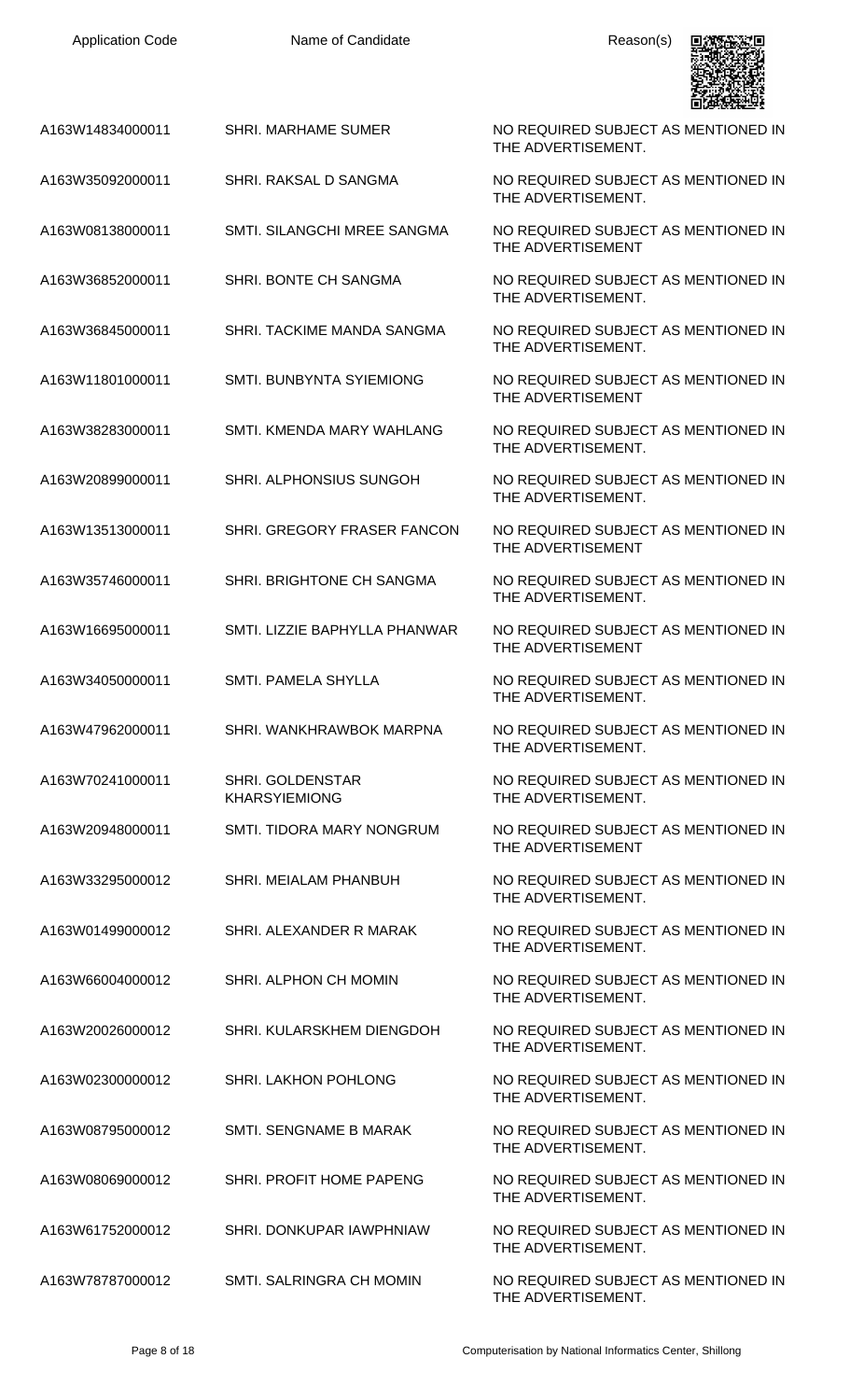| <b>Application Code</b> | Name of Candidate                                  | Reason(s)                                                          |
|-------------------------|----------------------------------------------------|--------------------------------------------------------------------|
| A163W11289000012        | SHRI. STENBARLAND CHIANGGATA                       | NO COMPUTER KNOWLEDGE                                              |
| A163W01001000012        | SHRI. AMEDOLF LAITTHMA                             | NO REQUIRED SUBJECT AS MENTIONED IN<br>THE ADVERTISEMENT.          |
| A163W68122000012        | SMTI. ALMORA RAZIA KHARKAMNI                       | NO REQUIRED SUBJECT AS MENTIONED IN<br>THE ADVERTISEMENT.          |
| A163W11062000012        | SHRI. RYMPHANG SANGLYNE                            | NO REQUIRED SUBJECT AS MENTIONED IN<br>THE ADVERTISEMENT.          |
| A163W22134000012        | SHRI. BANDONLANG KHARMALKI                         | NO REQUIRED SUBJECT AS MENTIONED IN<br>THE ADVERTISEMENT.          |
| A163W67253000012        | <b>SHRI. BUDLANG LANG NONGRUM</b>                  | <b>GRADUATION DETAILS NOT MENTIONED</b>                            |
| A163W26686000012        | SHRI. LURSHAI HYNNIEWTA                            | NO REQUIRED SUBJECT AS MENTIONED IN<br>THE ADVERTISEMENT.          |
| A163W35461000012        | SMTI. RIBAKOR KSANIENG                             | NO REQUIRED SUBJECT AS MENTIONED IN<br>THE ADVERTISEMENT.          |
| A163W86232000012        | SHRI. BIDA KYNDAIT                                 | NO REQUIRED SUBJECT AS MENTIONED IN<br>THE ADVERTISEMENT.          |
| A163W35338000012        | <b>SHRI. PYNSLEMMIKY LAMIN</b>                     | NO COMPUTER KNOWLEDGE                                              |
| A163W49792000012        | SHRI. WADAJIEDKI CHALLAM                           | NO REQUIRED SUBJECT AS MENTIONED IN<br>THE ADVERTISEMENT.          |
| A163W22046000012        | SHRI. CHIRUPLANG SUIAM PHYLLEI                     | NO REQUIRED SUBJECT AS MENTIONED IN<br>THE ADVERTISEMENT.          |
| A163W24137000012        | SHRI. FAIRDEEN THANGKHIEW                          | NO REQUIRED SUBJECT AS MENTIONED IN<br>THE ADVERTISEMENT.          |
| A163W00581000013        | <b>SHRI. EVAN NONGRUM</b>                          | NO REQUIRED SUBJECT AS MENTIONED IN<br>THE ADVERTISEMENT.          |
| A163W06853000013        | SHRI. JOHN HERIBERT<br><b>NONGKYNRIH</b>           | <b>GRADUATION DETAILS NOT MENTIONED</b>                            |
| A163W47030000013        | <b>SHRI. SALGRIK ARENGH</b>                        | NO REQUIRED SUBJECT AS MENTIONED IN<br>THE ADVERTISEMENT.          |
| A163W48033000013        | SMTI. BADARISHA MARPNA                             | NO REQUIRED SUBJECT AS MENTIONED IN<br>THE ADVERTISEMENT.          |
| A163W38380000013        | SMTI. NAPHIDEI MARY SYIEMIONG                      | NO REQUIRED SUBJECT AS MENTIONED IN<br>THE ADVERTISEMENT.          |
| A163W06288000013        | <b>SMTI. SANKIWAKA MIRACLE</b><br><b>NONGKHLAW</b> | NO REQUIRED SUBJECT AS MENTIONED IN<br>THE ADVERTISEMENT           |
| A163W50954000013        | SMTI. WANLANA MAYA DHAR                            | NO REQUIRED SUBJECT AS MENTIONED IN<br>THE ADVERTISEMENT.          |
| A163W20579000013        | <b>SHRI. DEIL DKHAR</b>                            | NO REQUIRED SUBJECT AS MENTIONED IN<br>THE ADVERTISEMENT.          |
| A163W52258000013        | SHRI. TENGSRANG BOLWARI<br><b>MARAK</b>            | NO REQUIRED SUBJECT AS MENTIONED IN<br>THE ADVERTISEMENT/OVERAGED. |
| A163W64662000013        | <b>SMTI. CHISIMCHI TEGITE SANGMA</b>               | <b>GRADUATION DETAILS NOT MENTIONED</b>                            |
| A163W40657000013        | SMTI. ROSEDALYNE SUMER                             | NO REQUIRED SUBJECT AS MENTIONED IN                                |

THE ADVERTISEMENT.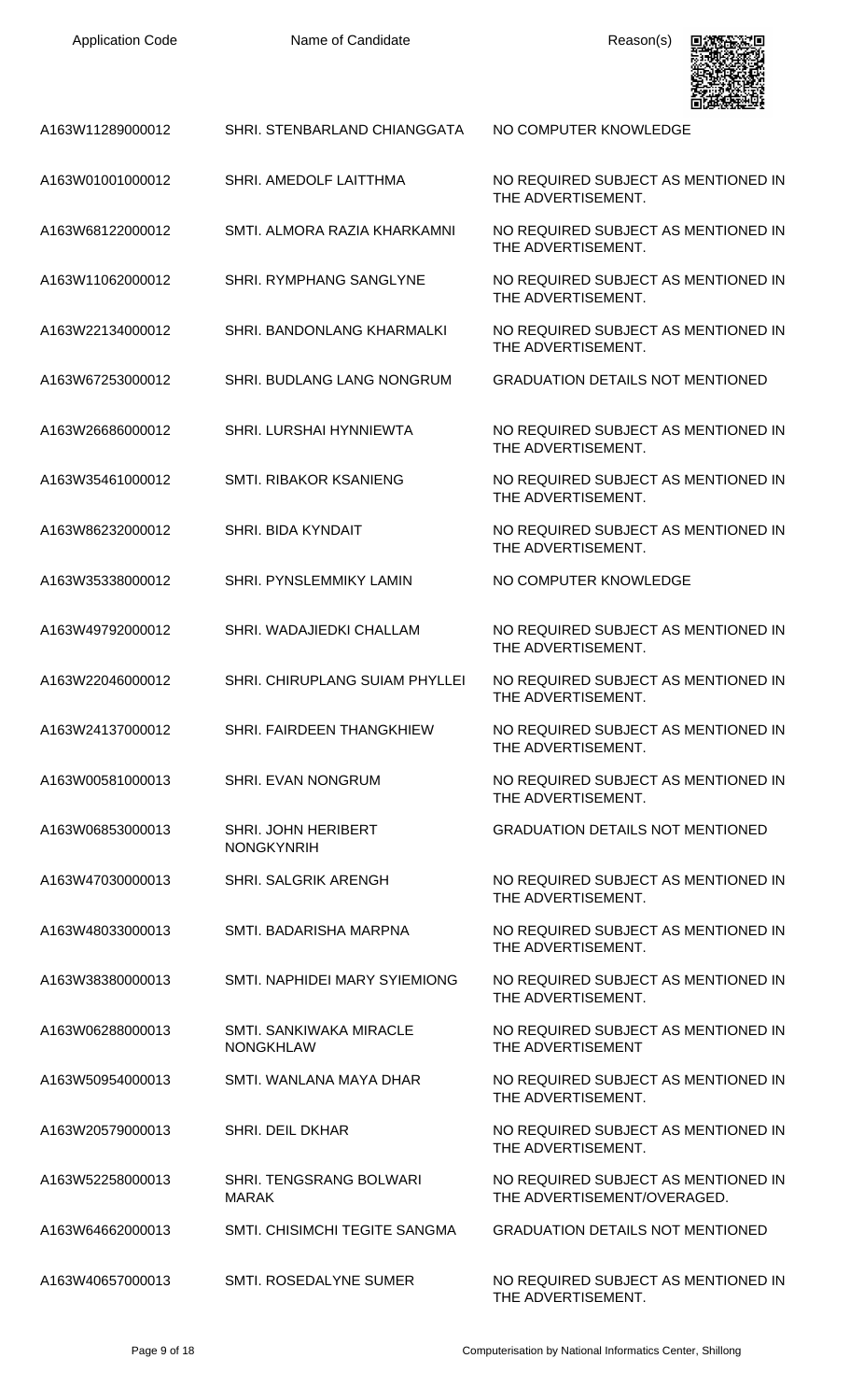

| A163W34484000013 | SMTI. PHIBANRI ASHLEY LYNGDOH              | NO REQUIRED SUBJECT AS MENTIONED IN<br>THE ADVERTISEMENT. |
|------------------|--------------------------------------------|-----------------------------------------------------------|
| A163W66087000013 | <b>SHRI. PLATO LALOO</b>                   | NO REQUIRED SUBJECT AS MENTIONED IN<br>THE ADVERTISEMENT. |
| A163W66340000013 | <b>SMTI. APURVA HAJONG</b>                 | NO REQUIRED SUBJECT AS MENTIONED IN<br>THE ADVERTISEMENT. |
| A163W11240000013 | SMTI. WANBHALIN KHONGTHAW                  | NO REQUIRED SUBJECT AS MENTIONED IN<br>THE ADVERTISEMENT  |
| A163W36868000013 | SHRI. MK AUGUSTINE IANO                    | NO REQUIRED SUBJECT AS MENTIONED IN<br>THE ADVERTISEMENT. |
| A163W38158000013 | <b>SMTI. SUNITHA M MARAK</b>               | NO REQUIRED SUBJECT AS MENTIONED IN<br>THE ADVERTISEMENT. |
| A163W12510000013 | SHRI. JOHN MILLER SAWKMIE                  | NO REQUIRED SUBJECT AS MENTIONED IN<br>THE ADVERTISEMENT. |
| A163W10577000014 | <b>SHRI. GILBERTSON KURBAH</b>             | NO REQUIRED SUBJECT AS MENTIONED IN<br>THE ADVERTISEMENT  |
| A163W37048000014 | SHRI. STRONG PILLAR NONGNENG               | NO REQUIRED SUBJECT AS MENTIONED IN<br>THE ADVERTISEMENT. |
| A163W02736000014 | SHRI. CLOSTERFIELD LYNGDOH                 | NO REQUIRED SUBJECT AS MENTIONED IN<br>THE ADVERTISEMENT. |
| A163W02077000014 | SHRI. BUKBALAWAN LYNGDOH<br><b>MAWNAI</b>  | NO REQUIRED SUBJECT AS MENTIONED IN<br>THE ADVERTISEMENT. |
| A163W14310000014 | SHRI. LARRY NIKHELSON<br><b>MAWKHLIENG</b> | NO REQUIRED SUBJECT AS MENTIONED IN<br>THE ADVERTISEMENT. |
| A163W38099000014 | SHRI. RIEWSHAIBHA RANGAD                   | NO REQUIRED SUBJECT AS MENTIONED IN<br>THE ADVERTISEMENT. |
| A163W41898000014 | SMTI. BATLARITI KHONGSTI                   | NO REQUIRED SUBJECT AS MENTIONED IN<br>THE ADVERTISEMENT. |
| A163W35155000014 | SMTI. ALDARIHUN NONGKHLAW                  | NO REQUIRED SUBJECT AS MENTIONED IN<br>THE ADVERTISEMENT. |
| A163W06052000014 | SHRI. RODERICK POU LEONG<br><b>LYNGDOH</b> | NO REQUIRED SUBJECT AS MENTIONED IN<br>THE ADVERTISEMENT. |
| A163W80614000014 | SHRI. BRINSTAN D ARENGH                    | NO REQUIRED SUBJECT AS MENTIONED IN<br>THE ADVERTISEMENT. |
| A163W69157000014 | SMTI. DAKAMANBHA RYNGKHLEM                 | NO REQUIRED SUBJECT AS MENTIONED IN<br>THE ADVERTISEMENT. |
| A163W00159000014 | SHRI. EDVINICOS LYNGDOH<br><b>WAHLANG</b>  | NO REQUIRED SUBJECT AS MENTIONED IN<br>THE ADVERTISEMENT. |
| A163W18998000014 | SMTI. LAWANHUN RANGSLANG                   | NO REQUIRED SUBJECT AS MENTIONED IN<br>THE ADVERTISEMENT. |
| A163W11646000014 | SMTI. HAZEL NICOLETTE MANNERS              | NO REQUIRED SUBJECT AS MENTIONED IN<br>THE ADVERTISEMENT. |
| A163W47777000014 | SHRI. DONBYNTALANG DEWKHAID                | NO REQUIRED SUBJECT AS MENTIONED IN<br>THE ADVERTISEMENT. |
| A163W35742000014 | SMTI. LUCY MANISHA KURBAH                  | NO REQUIRED SUBJECT AS MENTIONED IN<br>THE ADVERTISEMENT. |
| A163W81498000015 | SHRI. KITBOKLANG SHYLLA                    | NO REQUIRED SUBJECT AS MENTIONED IN<br>THE ADVERTISEMENT  |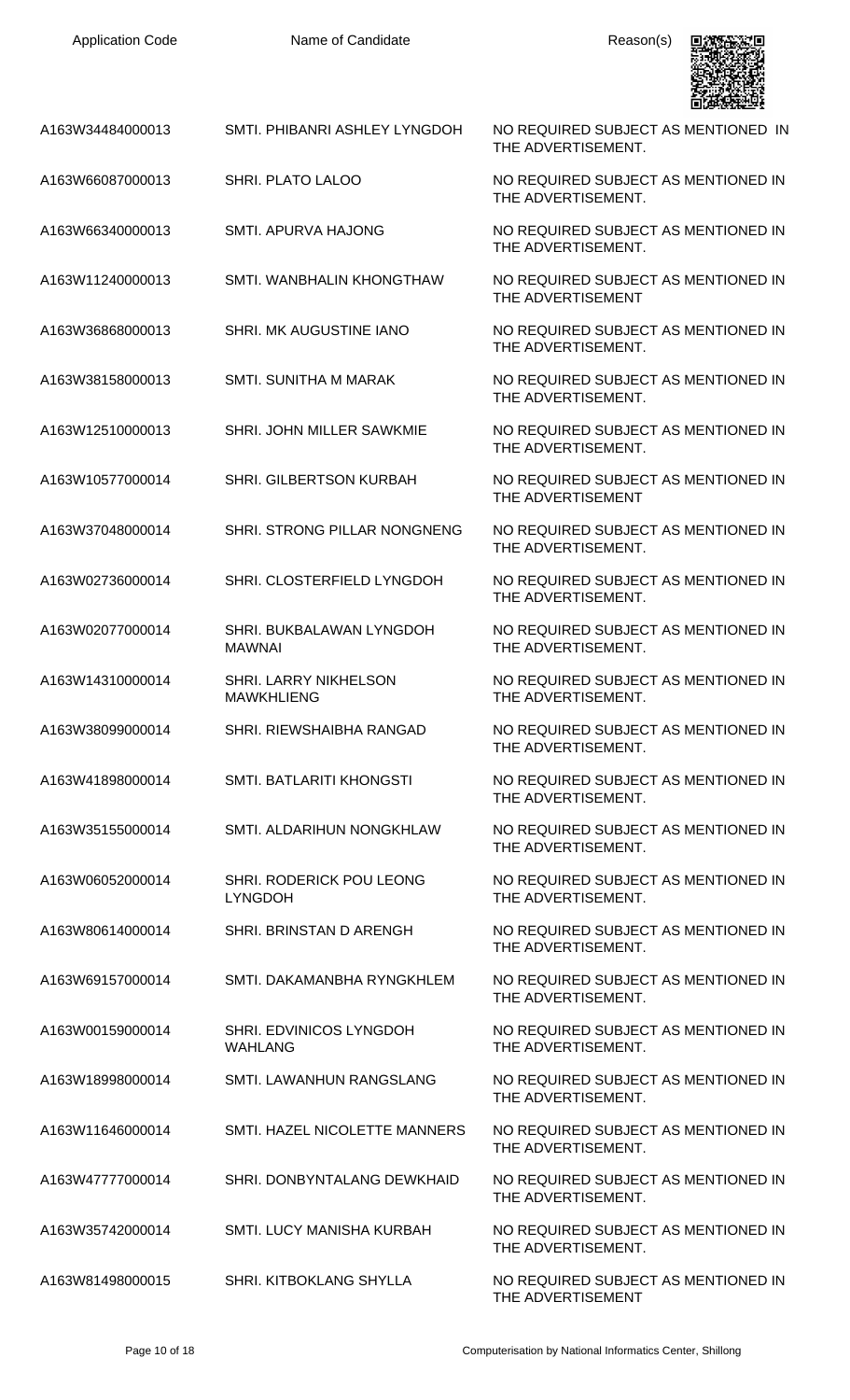| <b>Application Code</b> | Name of Candidate                        | Reason(s)                                                                           |
|-------------------------|------------------------------------------|-------------------------------------------------------------------------------------|
| A163W20185000015        | SHRI. OMARPHY DEIWI TYNGKAN              | NO REQUIRED SUBJECT AS MENTIONED IN<br>THE ADVERTISEMENT.                           |
| A163W06121000015        | SHRI. WALTER Z H PYNGROPE                | NO REQUIRED SUBJECT AS MENTIONED IN<br>THE ADVERTISEMENT.                           |
| A163W13778000015        | SHRI. TREDIAN MANSRAM D<br><b>SANGMA</b> | NO REQUIRED SUBJECT AS MENTIONED IN<br>THE ADVERTISEMENT.                           |
| A163W12149000015        | SMTI. REBORN BOKLIN SANGLYNE             | NO DESIRED QUALIFICATION AS<br>PRESCRIBED IN THE ADVERTISEMENT                      |
| A163W09326000015        | SMTI. BADAHUN WAEDAME SHYLLA             | NO REQUIRED SUBJECT AS MENTIONED IN<br>THE ADVERTISEMENT.                           |
| A163W21767000015        | SMTI. CATHY GRACIA MARBANIANG            | NO REQUIRED SUBJECT AS MENTIONED IN<br>THE ADVERTISEMENT.                           |
| A163W06343000015        | SHRI. CELESTIAL PILLAR PASSAH            | NO REQUIRED SUBJECT AS MENTIONED IN<br>THE ADVERTISEMENT.                           |
| A163W11447000015        | SMTI. EUREKHA D SHIRA                    | NO REQUIRED SUBJECT AS MENTIONED IN<br>THE ADVERTISEMENT.                           |
| A163W18787000015        | SHRI. IBANAIBORLANG LYNGDOH              | NO REQUIRED SUBJECT AS MENTIONED IN<br>THE ADVERTISEMENT.                           |
| A163W16666000015        | SHRI. FREDERICK NONGRUM                  | NO REQUIRED SUBJECT AS MENTIONED IN<br>THE ADVERTISEMENT.                           |
| A163W16833000015        | <b>SHRI. GINALFORD MARWEIN</b>           | NO REQUIRED SUBJECT AS MENTIONED IN<br>THE ADVERTISEMENT.                           |
| A163W31936000015        | <b>SMTI. EKTA MARWEIN</b>                | NO REQUIRED SUBJECT AS MENTIONED IN<br>THE ADVERTISEMENT/ NO COMPUTER<br>KNOWLEDGE. |
| A163W27151000016        | SMTI. IOHKYNTI SHISHA LYNGDOH            | NO REQUIRED SUBJECT AS MENTIONED IN<br>THE ADVERTISEMENT.                           |
| A163W08056000016        | SHRI. JASON JOHN PALE                    | NO COMPUTER KNOWLEDGE                                                               |
| A163W11905000016        | SMTI. BADAPLIN C NONGBET                 | NO REQUIRED SUBJECT AS MENTIONED IN<br>THE ADVERTISEMENT                            |
| A163W66296000016        | SHRI. LASTBIRTH R MARAK                  | NO REQUIRED SUBJECT AS MENTIONED IN<br>THE ADVERTISEMENT                            |
| A163W65772000016        | SHRI. CHELSA SKHEMBOK LAMIN              | NO REQUIRED SUBJECT AS MENTIONED IN<br>THE ADVERTISEMENT.                           |
| A163W69979000016        | SHRI. MONTUBOR MRONG MARAK               | NO REQUIRED SUBJECT AS MENTIONED IN<br>THE ADVERTISEMENT.                           |
| A163W09320000016        | SHRI. MAYBORN SON LYNGDOH                | NO REQUIRED SUBJECT AS MENTIONED IN<br>THE ADVERTISEMENT.                           |
| A163W11458000016        | SHRI. GERALD RANDOLPH<br><b>KHARBULI</b> | NO REQUIRED SUBJECT AS MENTIONED IN<br>THE ADVERTISEMENT.                           |
| A163W14214000016        | <b>SHRI. RICHIESON WARJRI</b>            | NO REQUIRED SUBJECT AS MENTIONED IN<br>THE ADVERTISEMENT.                           |
| A163W05722000016        | SHRI. KITBOKLANG LYNGDOH                 | NO REQUIRED SUBJECT AS MENTIONED IN<br>THE ADVERTISEMENT.                           |
| A163W18957000016        | SHRI. JUBILBORNSON WANNIANG              | NO REQUIRED SUBJECT AS MENTIONED IN<br>THE ADVERTISEMENT.                           |
| A163W51009000016        | SHRI. LUIGI PANGSANG M SANGMA            | NO REQUIRED SUBJECT AS MENTIONED IN<br>THE ADVERTISEMENT.                           |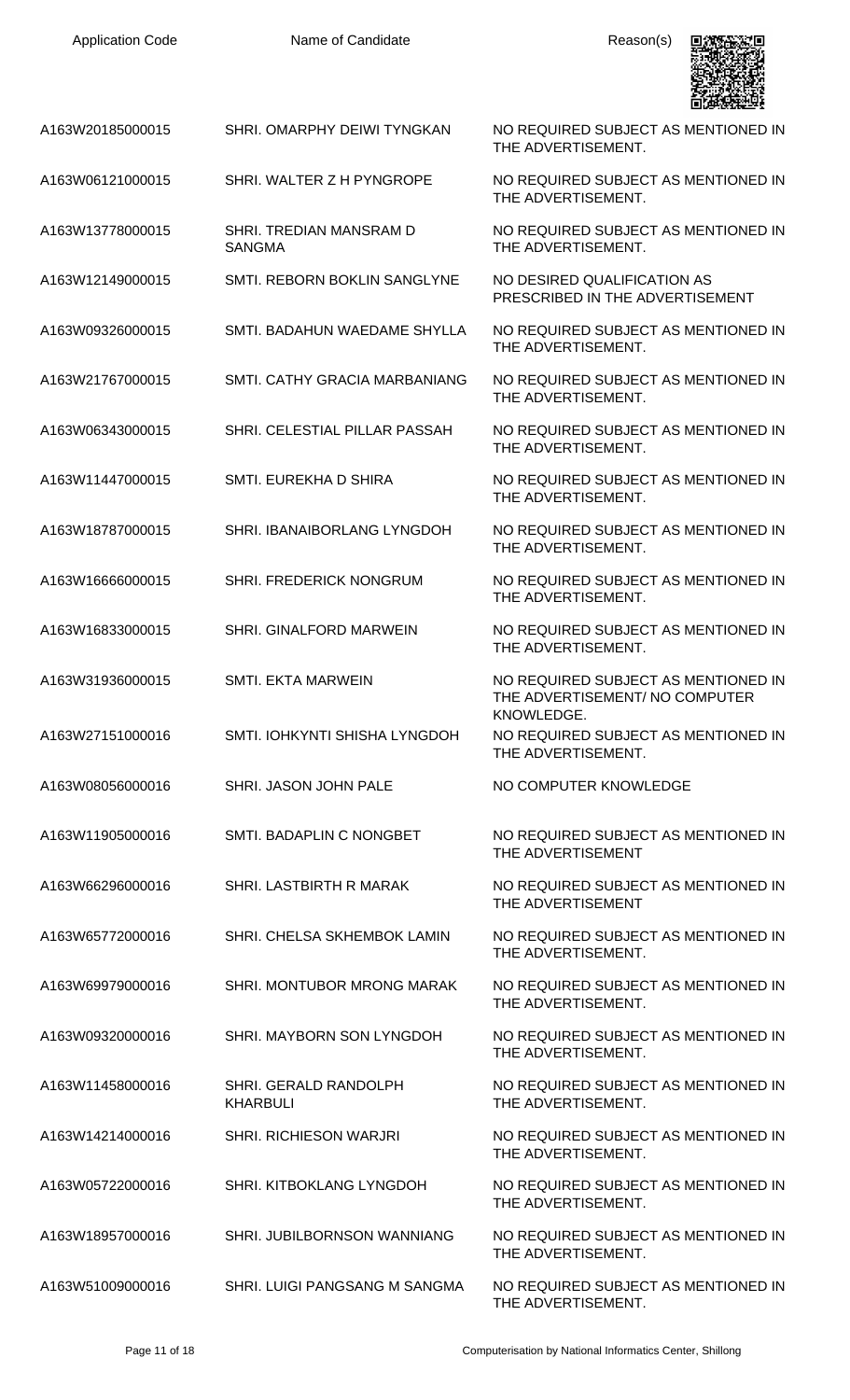Application Code **Name of Candidate** Application Code Reason(s)



A163W37877000017 SHRI. JOVI SUNGOH NO REQUIRED SUBJECT AS MENTIONED IN

- A163W21175000017 SHRI. MELVINSON KHONGPHAI NO REQUIRED SUBJECT AS MENTIONED IN
- A163W13039000017 SHRI. JERRY DONDOR SUIAM NO REQUIRED SUBJECT AS MENTIONED IN
- A163W38560000017 SMTI. BIDA LYNE NONGSIEJ NO REQUIRED SUBJECT AS MENTIONED IN
- A163W12211000017 SHRI. BHABOKLANG RYNJAH NO REQUIRED SUBJECT AS MENTIONED IN
- A163W11850000017 SHRI. REYNOLD RYAN LYNGDOH NO REQUIRED SUBJECT AS MENTIONED IN
- A163W14998000018 SHRI. SHNGAINLANG MARWEIN NO REQUIRED SUBJECT AS MENTIONED IN
- A163W09298000018 SHRI. ARISTER FEILD LYNGDOH NO REQUIRED SUBJECT AS MENTIONED IN
- A163W36290000018 SMTI. GLADOREEN HYNNIEWTA NO REQUIRED SUBJECT AS MENTIONED IN
- A163W11009000018 SMTI. JUNETINA NONGPHUD NO REQUIRED SUBJECT AS MENTIONED IN
- A163W37044000018 SHRI. WANKITBOK NONGBRI NO REQUIRED SUBJECT AS MENTIONED IN
- A163W67327000018 SHRI. BILCHAM N SANGMA NO REQUIRED SUBJECT AS MENTIONED IN
- A163W00768000018 SHRI. MESHAK MARBANIANG NO REQUIRED SUBJECT AS MENTIONED IN
- A163W31724000018 SHRI. BHEGIO G MOMIN NO REQUIRED SUBJECT AS MENTIONED IN
- A163W37016000018 SMTI. HIRRA NYLLA HYNNIEWTA NO REQUIRED SUBJECT AS MENTIONED IN
- A163W32653000018 SMTI. WANLARIHUN KHONGSIT NO REQUIRED SUBJECT AS MENTIONED IN
- A163W33134000018 SHRI. LEMUEL DONKIN DKHAR NO REQUIRED SUBJECT AS MENTIONED IN
- A163W00222000018 SHRI. KMENBHALANG KHONGWIR OVERAGED / NO REQUIRED SUBJECT AS
- A163W18799000019 SMTI. NEWYEARLYNE NONGNENG DALOI
- A163W01771000019 SHRI. RONNER FIRST SON SAWKMIE NO REQUIRED SUBJECT AS MENTIONED IN
- A163W07868000019 SHRI. ANTHONY WILFRED KHARKONGOR
- A163W17343000019 SHRI. PYNHUNLANG KHARBUKI NO REQUIRED SUBJECT AS MENTIONED IN
- A163W05738000019 SHRI. NORBERT LAMSHAI DIENGDOH
- A163W11210000019 SHRI. S BAITLANGKI RAPSANG NO REQUIRED SUBJECT AS MENTIONED IN
- THE ADVERTISEMENT.
- THE ADVERTISEMENT.
- THE ADVERTISEMENT.
- THE ADVERTISEMENT.
- THE ADVERTISEMENT
- THE ADVERTISEMENT
- THE ADVERTISEMENT.
- THE ADVERTISEMENT.
- THE ADVERTISEMENT.
- THE ADVERTISEMENT.
- THE ADVERTISEMENT.
- THE ADVERTISEMENT.
- THE ADVERTISEMENT.
- THE ADVERTISEMENT.
- THE ADVERTISEMENT.
- THE ADVERTISEMENT.
- MENTIONED IN THE ADVERTISEMENT
- NO DESIRED QUALIFICATION AS PRESCRIBED IN THE ADVERTISEMENT
- THE ADVERTISEMENT.
- NO REQUIRED SUBJECT AS MENTIONED IN THE ADVERTISEMENT.
- THE ADVERTISEMENT.
- NO REQUIRED SUBJECT AS MENTIONED IN THE ADVERTISEMENT.
- THE ADVERTISEMENT.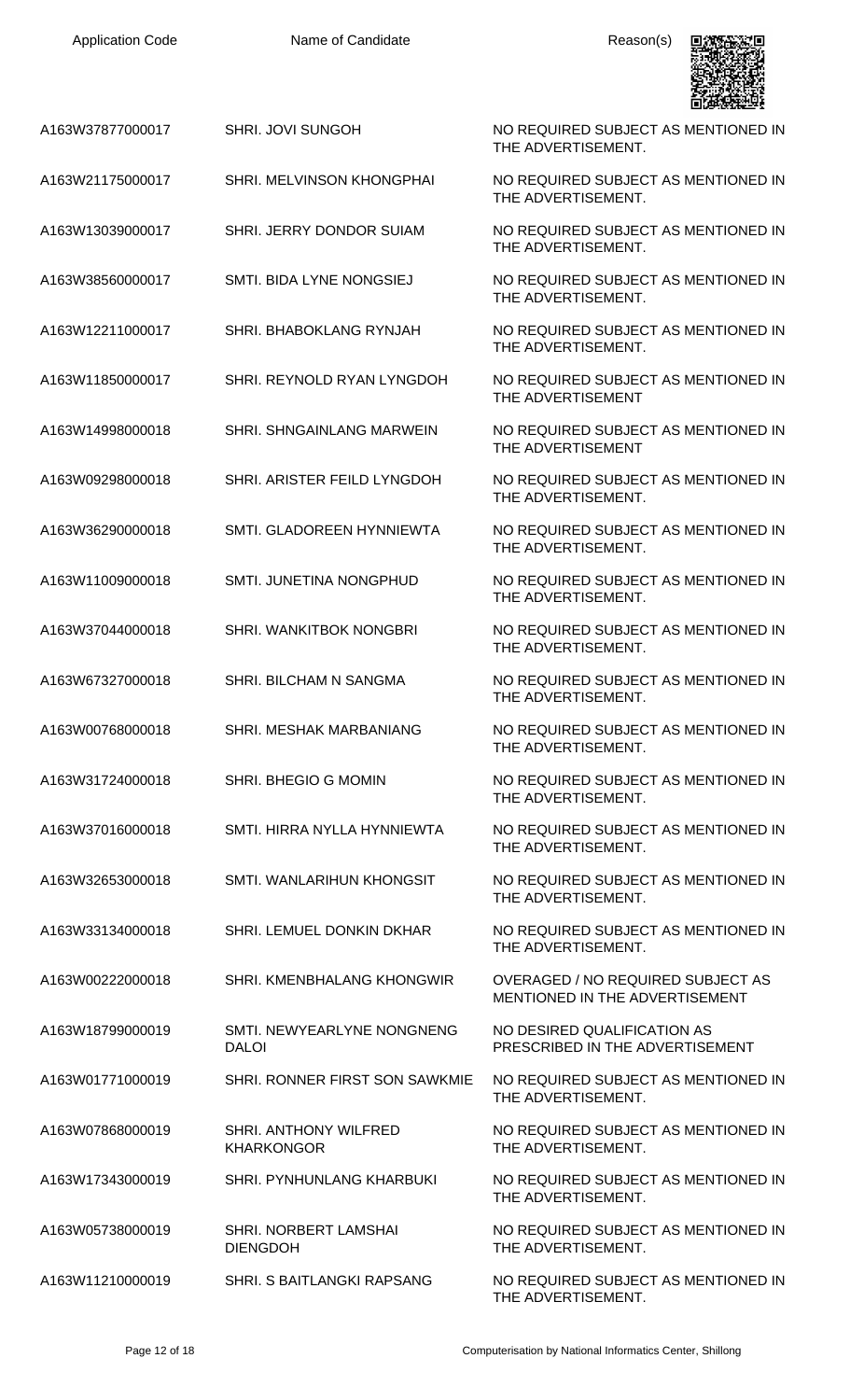

| A163W03613000019 | <b>SHRI. IBANLUMLANG THANGKHIEW</b>         | NO REQUIRED SUBJECT AS MENTIONED IN<br>THE ADVERTISEMENT.      |
|------------------|---------------------------------------------|----------------------------------------------------------------|
| A163W04034000019 | <b>SHRI. NICKY DONALD RYMBAI</b>            | NO REQUIRED SUBJECT AS MENTIONED IN<br>THE ADVERTISEMENT.      |
| A163W02750000019 | SHRI. PDIANGBUROM NONGRUM                   | NO REQUIRED SUBJECT AS MENTIONED IN<br>THE ADVERTISEMENT       |
| A163W32122000019 | SHRI. CHINAR LYTAN                          | NO REQUIRED SUBJECT AS MENTIONED IN<br>THE ADVERTISEMENT.      |
| A163W20201000019 | SHRI. DATHRANG I IALE PASSAH                | NO REQUIRED SUBJECT AS MENTIONED IN<br>THE ADVERTISEMENT.      |
| A163W12520000019 | SMTI. BANDARIAKOR RYMBAI                    | NO REQUIRED SUBJECT AS MENTIONED IN<br>THE ADVERTISEMENT       |
| A163W05088000019 | SHRI. KYRMENSKHEM RYNDEM                    | NO REQUIRED SUBJECT AS MENTIONED IN<br>THE ADVERTISEMENT       |
| A163W18025000019 | SHRI. CHINGCHANG R SANGMA                   | NO REQUIRED SUBJECT AS MENTIONED IN<br>THE ADVERTISEMENT.      |
| A163W07411000019 | SHRI. RIJIEDLANG NONGKHLAW                  | NO REQUIRED SUBJECT AS MENTIONED IN<br>THE ADVERTISEMENT.      |
| A163W35492000019 | SHRI. MEBALAPYNHUN SHYLLA                   | NO REQUIRED SUBJECT AS MENTIONED IN<br>THE ADVERTISEMENT.      |
| A163W05259000020 | SHRI. AIBAN S MALNGIANG                     | NO REQUIRED SUBJECT AS MENTIONED IN<br>THE ADVERTISEMENT.      |
| A163W35507000020 | SHRI. DASHEMPHANG THONGNI                   | NO DESIRED QUALIFICATION AS<br>PRESCRIBED IN THE ADVERTISEMENT |
| A163W02064000020 | SHRI. LARRYKUPAR MARWEIN                    | NO REQUIRED SUBJECT AS MENTIONED IN<br>THE ADVERTISEMENT.      |
| A163W35959000020 | SHRI. LUCKY KITBOR KHARMALKI                | NO REQUIRED SUBJECT AS MENTIONED IN<br>THE ADVERTISEMENT.      |
| A163W08981000020 | SHRI. CHENGRANG R MARAK                     | NO REQUIRED SUBJECT AS MENTIONED IN<br>THE ADVERTISEMENT.      |
| A163W05944000020 | SHRI. BASAN R MARAK                         | NO REQUIRED SUBJECT AS MENTIONED IN<br>THE ADVERTISEMENT.      |
| A163W18461000020 | SMTI. MATTIKORDOR NONGSIEJ                  | NO REQUIRED SUBJECT AS MENTIONED IN<br>THE ADVERTISEMENT       |
| A163W11534000021 | SHRI. ERRY BEN CANAAN<br><b>KHARSYNTIEW</b> | NO REQUIRED SUBJECT AS MENTIONED IN<br>THE ADVERTISEMENT.      |
| A163W08965000021 | SHRI. EMISON TONGPER                        | NO REQUIRED SUBJECT AS MENTIONED IN<br>THE ADVERTISEMENT.      |
| A163W11118000021 | SHRI. SALNANG K SANGMA                      | NO REQUIRED SUBJECT AS MENTIONED IN<br>THE ADVERTISEMENT.      |
| A163W44682000021 | SHRI. PERFECTSTAR LYNGDOH                   | NO REQUIRED SUBJECT AS MENTIONED IN<br>THE ADVERTISEMENT.      |
| A163W13056000021 | SMTI. EMELYNE MAKDOH                        | NO REQUIRED SUBJECT AS MENTIONED IN<br>THE ADVERTISEMENT.      |
| A163W00972000021 | SMTI. DORETTE GAIL MANNERS                  | NO REQUIRED SUBJECT AS MENTIONED IN<br>THE ADVERTISEMENT       |
| A163W05714000021 | SHRI. RAPBOR LYNGRAH                        | NO REQUIRED SUBJECT AS MENTIONED IN<br>THE ADVERTISEMENT.      |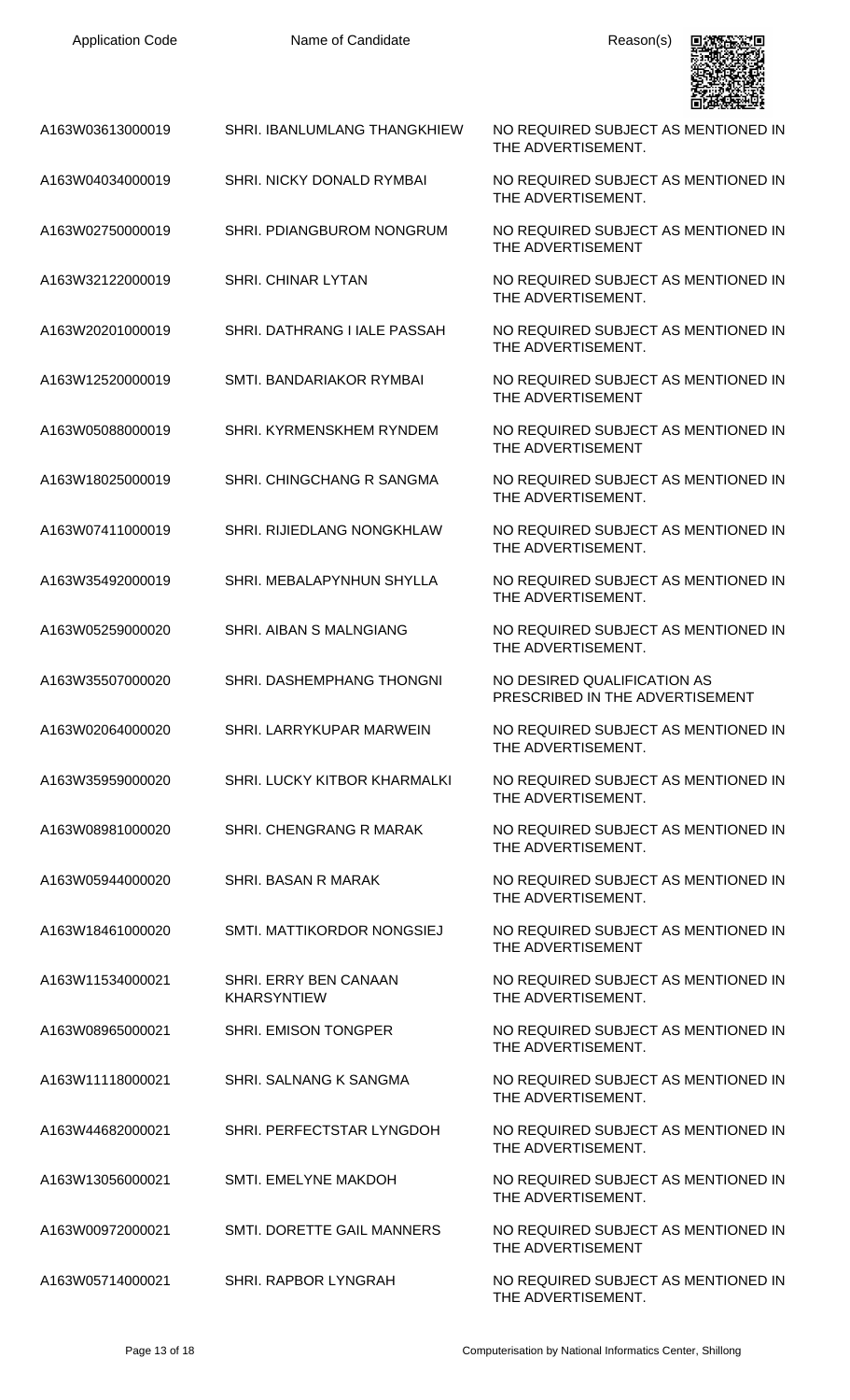| A163W38226000022 | SHRI. ARBORESCEN SHULLAI                           | NO REQUIRED SUBJECT AS MENTIONED IN<br>THE ADVERTISEMENT. |
|------------------|----------------------------------------------------|-----------------------------------------------------------|
| A163W00705000022 | SHRI. SYLVESTAR KURBAH                             | NO REQUIRED SUBJECT AS MENTIONED IN<br>THE ADVERTISEMENT. |
| A163W25704000022 | <b>SHRI. LABIANGLANG SUMER</b>                     | NO REQUIRED SUBJECT AS MENTIONED IN<br>THE ADVERTISEMENT. |
| A163W36080000022 | <b>SHRI. RICHARD FIRSTBORN MIHSILL</b>             | NO REQUIRED SUBJECT AS MENTIONED IN<br>THE ADVERTISEMENT. |
| A163W27963000022 | SMTI. MELISSA KHARBIHKHIEW                         | NO REQUIRED SUBJECT AS MENTIONED IN<br>THE ADVERTISEMENT  |
| A163W67141000022 | SHRI. WALSRANG G MOMIN                             | NO REQUIRED SUBJECT AS MENTIONED IN<br>THE ADVERTISEMENT. |
| A163W07155000022 | SHRI. DAVID BRAINARD LYNGKHOI                      | NO REQUIRED SUBJECT AS MENTIONED IN<br>THE ADVERTISEMENT. |
| A163W01000000022 | SHRI. JANANG D SHIRA                               | NO REQUIRED SUBJECT AS MENTIONED IN<br>THE ADVERTISEMENT  |
| A163W75171000022 | SHRI. ALARIC KHARKONGOR                            | NO REQUIRED SUBJECT AS MENTIONED IN<br>THE ADVERTISEMENT. |
| A163W40804000022 | SMTI. BAKORDORLANG THABAH                          | <b>GRADUATION DETAILS NOT MENTIONED</b>                   |
| A163W64179000022 | SMTI. ALCY MARY LYNGDOH<br><b>NONGUM</b>           | NO REQUIRED SUBJECT AS MENTIONED IN<br>THE ADVERTISEMENT. |
| A163W33618000022 | SHRI. JEFFREY HONDER LYNGWA                        | NO REQUIRED SUBJECT AS MENTIONED IN<br>THE ADVERTISEMENT. |
| A163W66550000022 | SHRI. TYRONE CAESAR L LYNGDOH                      | NO REQUIRED SUBJECT AS MENTIONED IN<br>THE ADVERTISEMENT. |
| A163W37112000023 | SHRI. DAWANSHAN MOSES<br><b>BENJAMIN KHARBUDON</b> | NO REQUIRED SUBJECT AS MENTIONED IN<br>THE ADVERTISEMENT  |
| A163W67577000023 | SHRI. JUNSTARSON NONGSIEJ                          | NO REQUIRED SUBJECT AS MENTIONED IN<br>THE ADVERTISEMENT. |
| A163W24419000023 | SHRI. KYNSAIBOR SOHKHLET                           | NO REQUIRED SUBJECT AS MENTIONED IN<br>THE ADVERTISEMENT  |
| A163W11912000023 | SMTI. WANPYNDAP C NONGBET                          | NO REQUIRED SUBJECT AS MENTIONED IN<br>THE ADVERTISEMENT  |
| A163W50213000023 | SHRI. HEIPORMI KJAM                                | NO REQUIRED SUBJECT AS MENTIONED IN<br>THE ADVERTISEMENT. |
| A163W42441000023 | SHRI. BANSHAILANG KHONGTIANG                       | NO REQUIRED SUBJECT AS MENTIONED IN<br>THE ADVERTISEMENT. |
| A163W40121000023 | SMTI. LAVINIA KHARBUDON                            | NO REQUIRED SUBJECT AS MENTIONED IN<br>THE ADVERTISEMENT. |
| A163W11947000023 | <b>SHRI. CHERIKRAK R MARAK</b>                     | NO REQUIRED SUBJECT AS MENTIONED IN<br>THE ADVERTISEMENT. |
| A163W13189000023 | SHRI. WANSHANBORLANG<br><b>RYNGKSAI</b>            | NO REQUIRED SUBJECT AS MENTIONED IN<br>THE ADVERTISEMENT. |
| A163W38611000023 | SHRI. KENNETH ARNOLD<br><b>KHARLUKHI</b>           | NO REQUIRED SUBJECT AS MENTIONED IN<br>THE ADVERTISEMENT  |
| A163W40440000023 | <b>SHRI. HAMBOY SHADAP</b>                         | NO REQUIRED SUBJECT AS MENTIONED IN<br>THE ADVERTISEMENT  |

具線接線場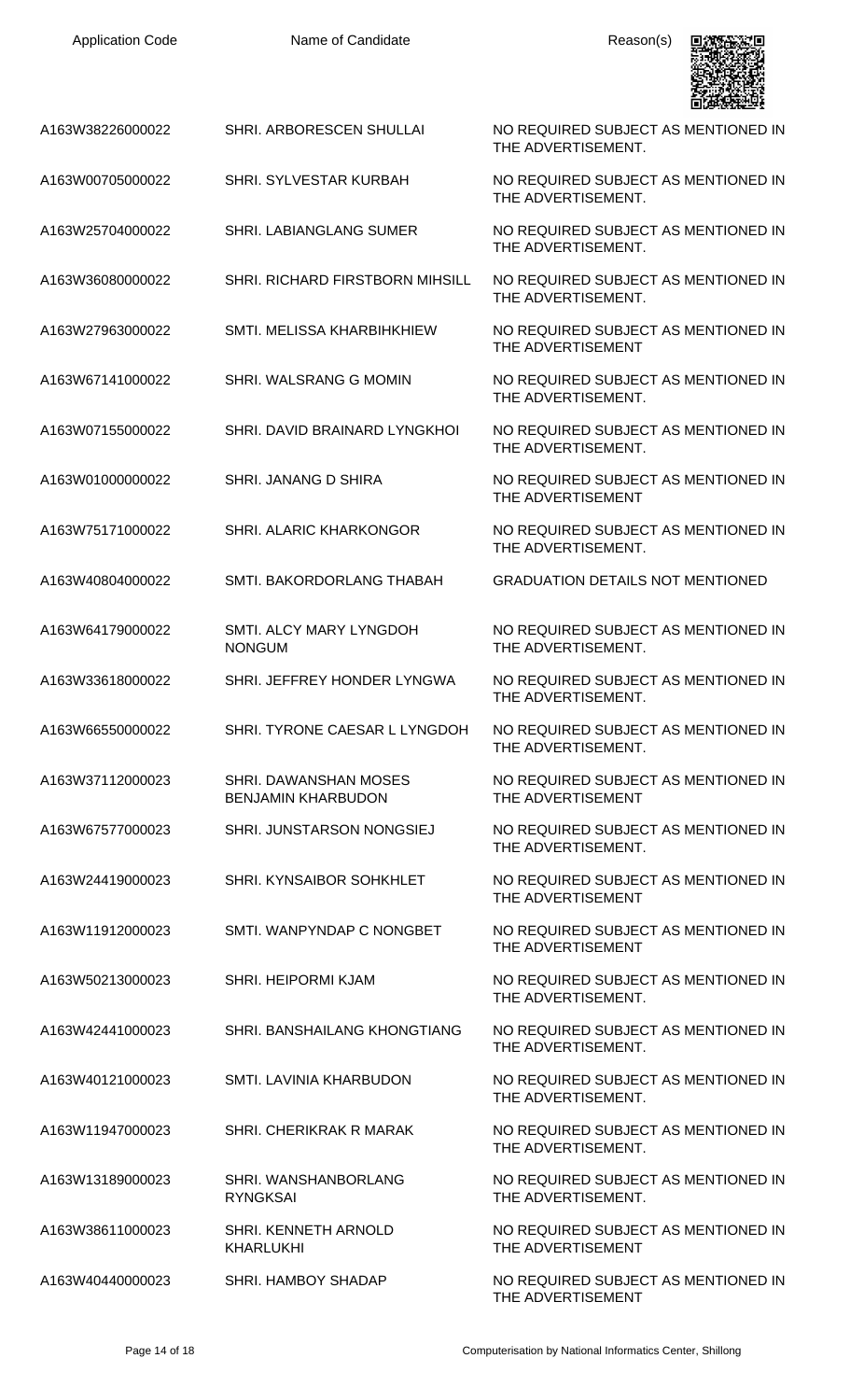| <b>Application Code</b> | Name of Candidate                                   | Reason(s)                                                 |
|-------------------------|-----------------------------------------------------|-----------------------------------------------------------|
| A163W17240000023        | SHRI. BARABOR NONGRUM                               | NO REQUIRED SUBJECT AS MENTIONED IN<br>THE ADVERTISEMENT. |
| A163W18731000023        | SHRI. BANANGSAN PAUL PARIAT                         | NO REQUIRED SUBJECT AS MENTIONED IN<br>THE ADVERTISEMENT. |
| A163W08747000024        | <b>SMTI. MINILA SUIAM</b>                           | NO REQUIRED SUBJECT AS MENTIONED IN<br>THE ADVERTISEMENT. |
| A163W11397000024        | SMTI. JULIAN DIENGDOH                               | NO REQUIRED SUBJECT AS MENTIONED IN<br>THE ADVERTISEMENT. |
| A163W05783000024        | SHRI. WANDAP KUPAR KHARRNGI                         | NO REQUIRED SUBJECT AS MENTIONED IN<br>THE ADVERTISEMENT. |
| A163W69039000024        | SMTI. SHEAKHA BELRICH TONGPER<br><b>WAR NONGBRI</b> | NO REQUIRED SUBJECT AS MENTIONED IN<br>THE ADVERTISEMENT. |
| A163W20373000025        | SHRI. KHAMPHERBOR KHARNARI                          | NO REQUIRED SUBJECT AS MENTIONED IN<br>THE ADVERTISEMENT. |
| A163W21360000025        | SHRI. JONATHAN SHANGPLIANG                          | NO COMPUTER KNOWLEDGE                                     |
| A163W00287000025        | SHRI. KHRAWKUPAR MARING                             | NO REQUIRED SUBJECT AS MENTIONED IN<br>THE ADVERTISEMENT. |
| A163W67300000025        | SHRI. JESE M MARAK                                  | NO REQUIRED SUBJECT AS MENTIONED IN<br>THE ADVERTISEMENT  |
| A163W13273000026        | SHRI. BANBHABOK LANG LYNGDOH                        | NO REQUIRED SUBJECT AS MENTIONED IN<br>THE ADVERTISEMENT. |
| A163W20161000026        | SHRI. MOO EMDOR DHAR HEK                            | NO REQUIRED SUBJECT AS MENTIONED IN<br>THE ADVERTISEMENT. |
| A163W06521000026        | SHRI. FIVESTAR RYNTATHIANG                          | NO REQUIRED SUBJECT AS MENTIONED IN<br>THE ADVERTISEMENT. |
| A163W14679000026        | SMTI. NAPHISABET LYNGSKOR                           | NO REQUIRED SUBJECT AS MENTIONED IN<br>THE ADVERTISEMENT. |
| A163W80730000026        | SMTI. GITDING R SANGMA                              | NO REQUIRED SUBJECT AS MENTIONED IN<br>THE ADVERTISEMENT. |
| A163W49353000026        | SMTI. ELLORA NOKME K SANGMA                         | NO REQUIRED SUBJECT AS MENTIONED IN<br>THE ADVERTISEMENT  |
| A163W20857000026        | SMTI. LISA VALERIE K. MARAK                         | NO REQUIRED SUBJECT AS MENTIONED IN<br>THE ADVERTISEMENT. |
| A163W04975000026        | SMTI. SAMANBHA NONGBET                              | NO REQUIRED SUBJECT AS MENTIONED IN<br>THE ADVERTISEMENT. |
| A163W19952000027        | <b>SHRI. SAMEWON PARIAT</b>                         | NO REQUIRED SUBJECT AS MENTIONED IN<br>THE ADVERTISEMENT. |
| A163W17545000027        | SHRI. DAPJINGKYRMEN LYNGDOH<br><b>MAWPHLANG</b>     | NO REQUIRED SUBJECT AS MENTIONED IN<br>THE ADVERTISEMENT. |
| A163W48634000027        | SMTI. EMIKA KORDOR KYNDIAH                          | NO REQUIRED SUBJECT AS MENTIONED IN<br>THE ADVERTISEMENT  |
| A163W44090000027        | SMTI. IMAYANMOSHA WAHLANG                           | NO REQUIRED SUBJECT AS MENTIONED IN<br>THE ADVERTISEMENT. |
| A163W48789000027        | SMTI. MILONA GASHNGA                                | NO REQUIRED SUBJECT AS MENTIONED IN<br>THE ADVERTISEMENT  |
| A163W15983000027        | SMTI. ALETHEA DYMPEP                                | NO REQUIRED SUBJECT AS MENTIONED IN<br>THE ADVERTISEMENT  |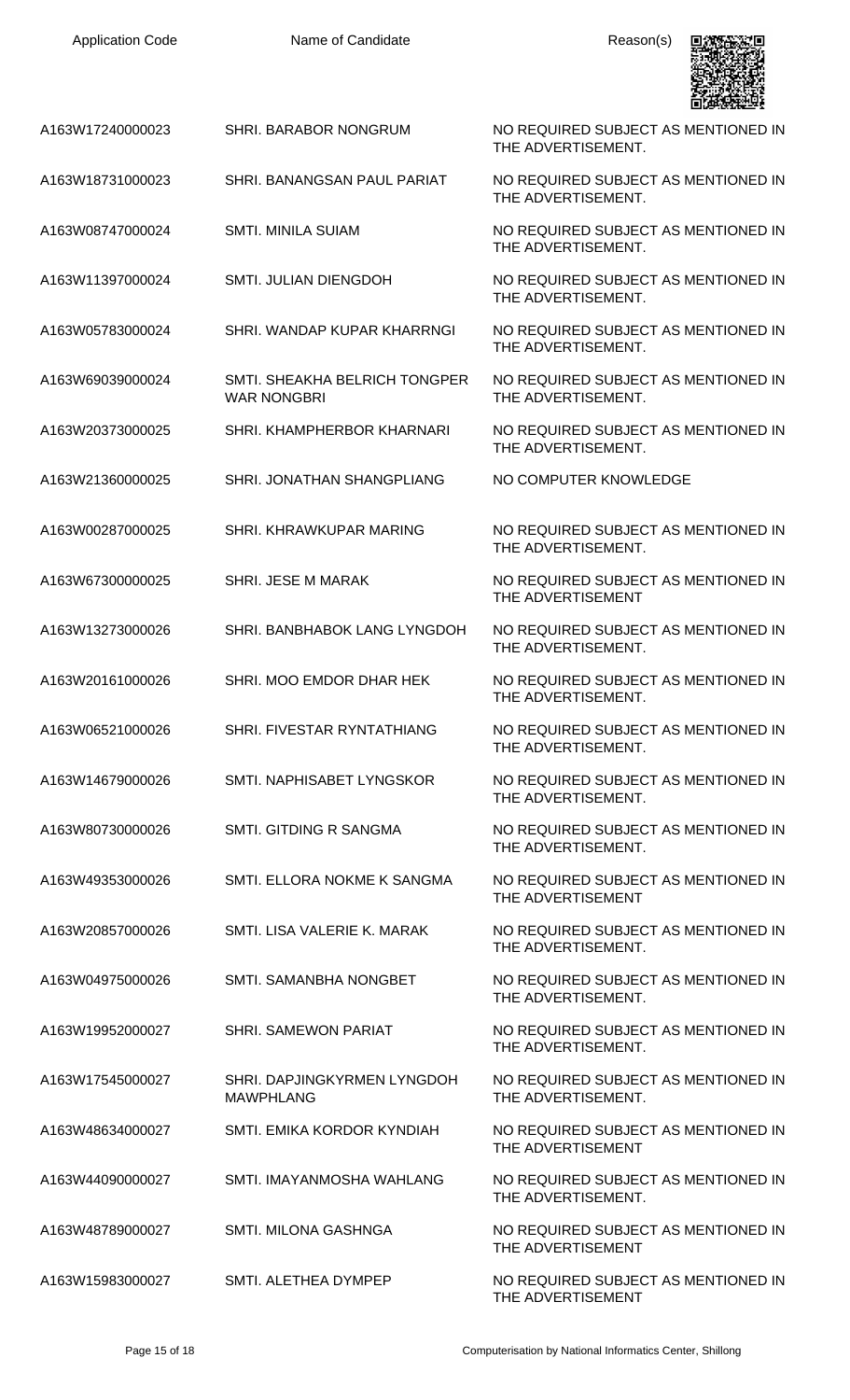| <b>Application Code</b> | Name of Candidate                                 | Reason(s)                                                           |
|-------------------------|---------------------------------------------------|---------------------------------------------------------------------|
| A163W64931000028        | SMTI. BIBIANCHIBI CH MARAK                        | NO REQUIRED SUBJECT AS MENTIONED IN<br>THE ADVERTISEMENT.           |
| A163W78225000028        | SHRI. METOKITBOKLANG THABAH                       | NO REQUIRED SUBJECT AS MENTIONED IN<br>THE ADVERTISEMENT.           |
| A163W68215000028        | SMTI, AMCHITAMA W MOMIN                           | NO REQUIRED SUBJECT AS MENTIONED IN<br>THE ADVERTISEMENT.           |
| A163W22292000028        | SHRI. CHRISLY BORN STAR<br><b>GYMPAD</b>          | NO REQUIRED SUBJECT AS MENTIONED IN<br>THE ADVERTISEMENT.           |
| A163W40588000028        | SMTI. MELBOREEN WARBAH                            | NO REQUIRED SUBJECT AS MENTIONED IN<br>THE ADVERTISEMENT.           |
| A163W02127000028        | SHRI. HAMEDUL G MOMIN                             | NO REQUIRED SUBJECT AS MENTIONED IN<br>THE ADVERTISEMENT.           |
| A163W00511000029        | SHRI. KYNSAIBORLANG KHARBANI                      | NO REQUIRED SUBJECT AS MENTIONED IN<br>THE ADVERTISEMENT.           |
| A163W67339000029        | SHRI. TEDIUS A SANGMA                             | NO REQUIRED SUBJECT AS MENTIONED IN<br>THE ADVERTISEMENT.           |
| A163W61849000029        | SHRI. MAXWELLDONE KHARSHIING                      | NO DESIRED QUALIFICATION AS<br>PRESCRIBED IN THE ADVERTISEMENT      |
| A163W63940000029        | <b>SHRI. ABHINASH GUPTA</b>                       | NO REQUIRED SUBJECT AS MENTIONED IN<br>THE ADVERTISEMENT.           |
| A163W07440000029        | SHRI. PITTS ETHRIDGE T SANGMA                     | NO REQUIRED SUBJECT AS MENTIONED IN<br>THE ADVERTISEMENT.           |
| A163W00313000029        | SHRI. LAMBHA MAKDOH                               | NO REQUIRED SUBJECT AS MENTIONED IN<br>THE ADVERTISEMENT.           |
| A163W20361000031        | SMTI, EPHIDEIMAYA PARIAT                          | NO REQUIRED SUBJECT AS MENTIONED IN<br>THE ADVERTISEMENT.           |
| A163W11798000031        | SHRI. SHAINING STAR LYNGDOH<br><b>MARSHILLONG</b> | NO REQUIRED SUBJECT AS MENTIONED IN<br>THE ADVERTISEMENT.           |
| A163W13222000031        | SHRI. MANGKARA DEWKHAID                           | NO REQUIRED SUBJECT AS MENTIONED IN<br>THE ADVERTISEMENT.           |
| A163W19440000032        | SHRI. KYRSHANLANG SHANPRU                         | NO REQUIRED SUBJECT AS MENTIONED IN<br>THE ADVERTISEMENT.           |
| A163W64344000032        | SHRI. FEDINAND R K SOHTUN                         | NO REQUIRED SUBJECT AS MENTIONED IN<br>THE ADVERTISEMENT.           |
| A163W82742000032        | SHRI. MOLOY MANCHANG K<br><b>SANGMA</b>           | NO REQUIRED SUBJECT AS MENTIONED IN<br>THE ADVERTISEMENT.           |
| A163W06621000032        | SHRI. MANBHALANG MARPNA                           | NO REQUIRED SUBJECT AS MENTIONED IN<br>THE ADVERTISEMENT.           |
| A163W35131000033        | SHRI. FERDINAND C SUNGOH                          | NO REQUIRED SUBJECT AS MENTIONED IN<br>THE ADVERTISEMENT.           |
| A163W08064000033        | SHRI. REDSING KHASAIN SHABONG                     | NO REQUIRED SUBJECT AS MENTIONED IN<br>THE ADVERTISEMENT.           |
| A163W55097000033        | SHRI. ROSKIL CHALLAM                              | NO REQUIRED SUBJECT AS MENTIONED IN<br>THE ADVERTISEMENT.           |
| A163W11671000033        | <b>SHRI. DAPSMING KYNJING</b>                     | NO REQUIRED SUBJECT AS MENTIONED IN<br>THE ADVERTISEMENT.           |
| A163W01397000033        | SMTI. SUSAN MOORE WARJRI                          | OVERAGED / NO REQUIRED SUBJECT AS<br>MENTIONED IN THE ADVERTISEMENT |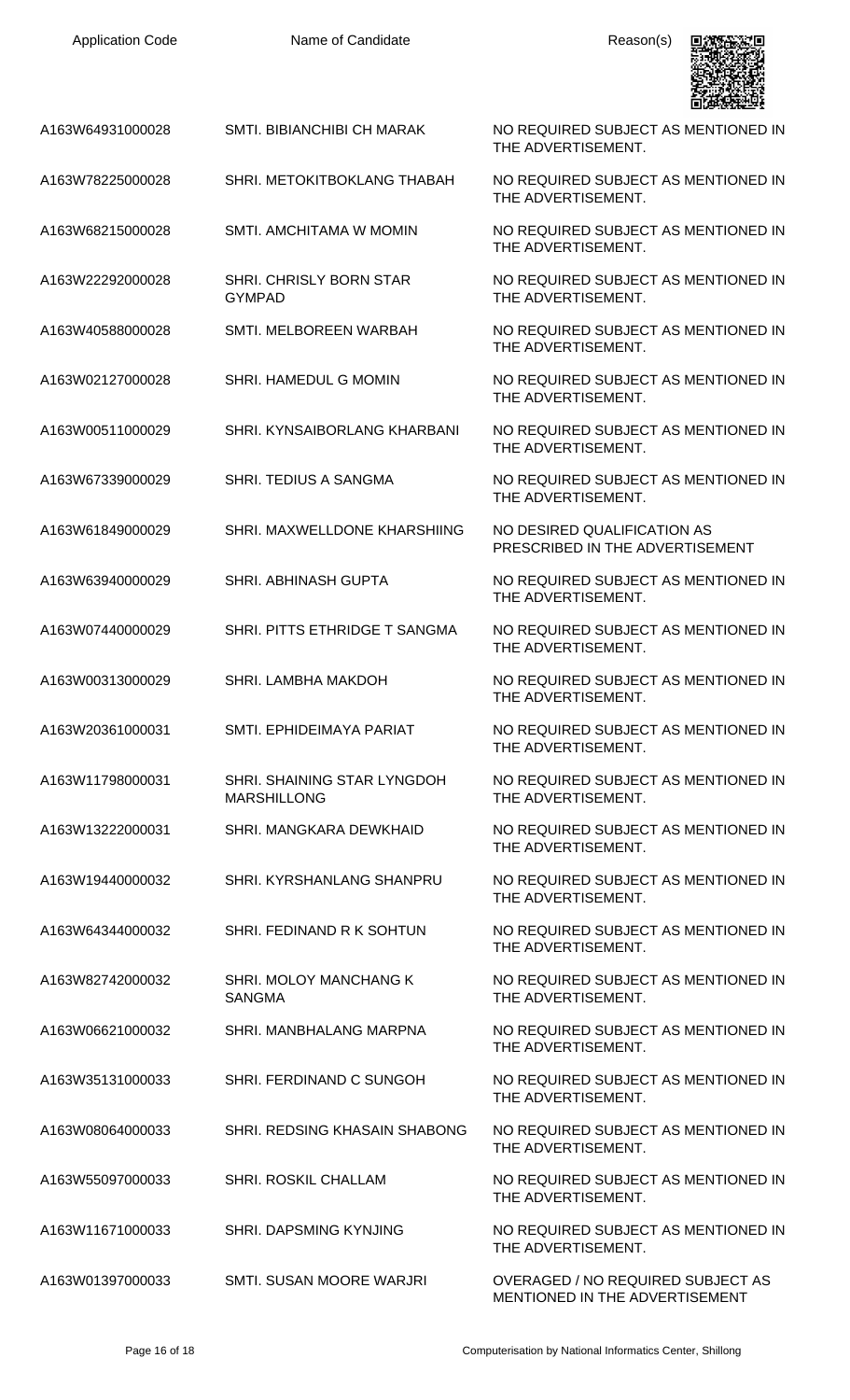| <b>Application Code</b> | Name of Candidate                                | Reason(s)                                                                   |
|-------------------------|--------------------------------------------------|-----------------------------------------------------------------------------|
| A163W16770000034        | SMTI. LENIENCY DORA SANGLYNE                     | NO DESIRED QUALIFICATION AS<br>PRESCRIBED IN THE ADVERTISEMENT              |
| A163W32651000034        | SHRI. MANLY ADAM SUN                             | NO REQUIRED SUBJECT AS MENTIONED IN<br>THE ADVERTISEMENT.                   |
| A163W13523000035        | <b>SMTI. RUBINA KHONGSIT</b>                     | NO REQUIRED SUBJECT AS MENTIONED IN<br>THE ADVERTISEMENT.                   |
| A163W25018000035        | SHRI. JOY JOSEPH R MARAK                         | NO REQUIRED SUBJECT AS MENTIONED IN<br>THE ADVERTISEMENT.                   |
| A163W19132000035        | SHRI. WEALTHY BORN FIELD SUNN                    | NO REQUIRED SUBJECT AS MENTIONED IN<br>THE ADVERTISEMENT.                   |
| A163W05482000036        | SHRI. BAMUTSKHEM HOOJON                          | NO REQUIRED SUBJECT AS MENTIONED IN<br>THE ADVERTISEMENT.                   |
| A163W03856000036        | SHRI. MOONSTAR MARWEIN                           | <b>OVERAGED / NO REQUIRED SUBJECT AS</b><br>MENTIONED IN THE ADVERTISEMENT. |
| A163W55788000037        | SHRI. SEVENTH STAR MAWLONG                       | NO REQUIRED SUBJECT AS MENTIONED IN<br>THE ADVERTISEMENT.                   |
| A163W65990000037        | SHRI. H. THYMMEKI SUMER                          | NO REQUIRED SUBJECT AS MENTIONED IN<br>THE ADVERTISEMENT.                   |
| A163W19506000037        | SMTI. ALETHEA ZARINE JYRWA                       | NO REQUIRED SUBJECT AS MENTIONED IN<br>THE ADVERTISEMENT.                   |
| A163W07756000037        | SMTI. SUMARLANG KHONGSTIT                        | NO REQUIRED SUBJECT AS MENTIONED IN<br>THE ADVERTISEMENT                    |
| A163W32297000038        | <b>SMTI. ASMISHA RANI</b>                        | NO REQUIRED SUBJECT AS MENTIONED IN<br>THE ADVERTISEMENT.                   |
| A163W07706000038        | <b>SHRI, KERMI DAOO SURONG</b>                   | NO REQUIRED SUBJECT AS MENTIONED IN<br>THE ADVERTISEMENT.                   |
| A163W32578000039        | SHRI. RAPHAEL SYNNAH                             | NO REQUIRED SUBJECT AS MENTIONED IN<br>THE ADVERTISEMENT.                   |
| A163W15045000039        | <b>SHRI. AMAR CH MARAK</b>                       | NO REQUIRED SUBJECT AS MENTIONED IN<br>THE ADVERTISEMENT.                   |
| A163W16715000039        | <b>SHRI. SHAPHRANG SAWKMIE</b>                   | NO REQUIRED SUBJECT AS MENTIONED IN<br>THE ADVERTISEMENT.                   |
| A163W05405000039        | SHRI. DABIDLANG MAWROH<br><b>KHARKONGOR</b>      | NO REQUIRED SUBJECT AS MENTIONED IN<br>THE ADVERTISEMENT                    |
| A163W16523000040        | <b>SMTI. JOYCILY THANGKHIEW</b>                  | NO REQUIRED SUBJECT AS MENTIONED IN<br>THE ADVERTISEMENT.                   |
| A163W01638000041        | SHRI. DONBORLANG P SOHTUN                        | NO REQUIRED SUBJECT AS MENTIONED IN<br>THE ADVERTISEMENT.                   |
| A163W35111000041        | SMTI. IBANKIEWIRAT MYLLIEM<br><b>UMLONG</b>      | NO REQUIRED SUBJECT AS MENTIONED IN<br>THE ADVERTISEMENT.                   |
| A163W35683000042        | SHRI. NANGWADBORLANG<br><b>MARNGAR</b>           | NO REQUIRED SUBJECT AS MENTIONED IN<br>THE ADVERTISEMENT.                   |
| A163W15563000043        | <b>SHRI. PYNSHNGAINLANG</b><br><b>MARBANIANG</b> | NO REQUIRED SUBJECT AS MENTIONED IN<br>THE ADVERTISEMENT.                   |
| A163W08787000044        | SHRI. IOHBOKLANG KHONGJOH                        | NO COMPUTER KNOWLEDGE                                                       |
| A163W03828000045        | SMTI. DIMRE SENGMITCHI A                         | NO REQUIRED SUBJECT AS MENTIONED IN                                         |

SANGMA

THE ADVERTISEMENT.